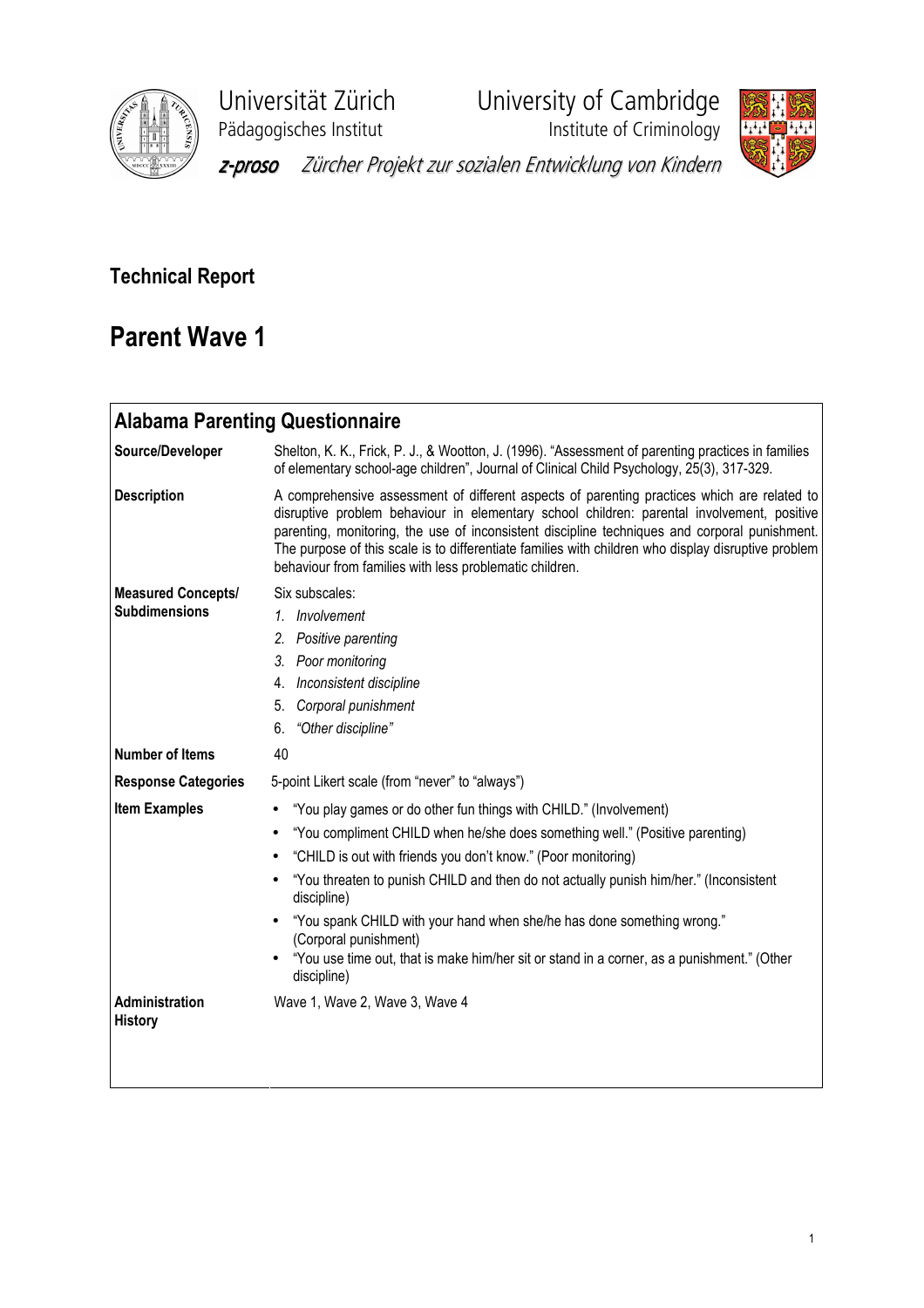## Alabama Parenting Questionnaire – Subscale "Involvement"

#### Variable • 5-point Likert scale

### Values

- 1- never 2- almost never
	- 3- sometimes
	- 4- often
	- 5- always
	- 7- Does not apply (MISSING)
	- 8- Don't know/ Can't remember (MISSING)
	- 9- No answer/ Answer refused (MISSING)

Variable

| Variable<br>Wording & | Variable Name    | Label                                                                               | Wording                                                                                                                           | Missings (%)    |  |  |  |  |
|-----------------------|------------------|-------------------------------------------------------------------------------------|-----------------------------------------------------------------------------------------------------------------------------------|-----------------|--|--|--|--|
| Case                  | V4210 1          | Involvement 1                                                                       | You have a friendly talk with <childname></childname>                                                                             | 6<br>$(0.5\%)$  |  |  |  |  |
| <b>Summary</b>        | V4210 2          | Involvement 2                                                                       | You volunteer to help with special activities that <childname> is involved in</childname>                                         | 52<br>$(4.2\%)$ |  |  |  |  |
|                       | V4210 3          | Involvement 3<br>You play games or do other fun things with <childname></childname> |                                                                                                                                   |                 |  |  |  |  |
|                       | V4210 4          | You ask <childname> about his/her day at school</childname>                         | $(0.5\%)$<br>$(0.6\%)$                                                                                                            |                 |  |  |  |  |
|                       | V4210 5          | Involvement 5                                                                       | You help <childname> with his/her homework or when he/she has to prepare<br/>something for kindergarten</childname>               | 17<br>$(1.4\%)$ |  |  |  |  |
|                       | V4210 6          | Involvement 6                                                                       | You ask <childname> what his/her plans are for the coming day</childname>                                                         | 10<br>$(0.8\%)$ |  |  |  |  |
|                       | V4210 7          | Involvement 7                                                                       | You talk with <childname> about his/her friends</childname>                                                                       | $(0.6\%)$       |  |  |  |  |
|                       | V4210 8          | Involvement 8                                                                       | <childname> helps plan a family activity</childname>                                                                              | 8<br>$(0.7\%)$  |  |  |  |  |
|                       | V4210 9          | Involvement 9                                                                       | You attend a PTA meeting, parent-teacher conference, or some other meeting at<br><childname>'s school or kindergarten</childname> | 13<br>$(1.1\%)$ |  |  |  |  |
|                       | V4210 13         | Involvement 10                                                                      | You accompany <childname> to a special activity</childname>                                                                       | 35<br>$(2.8\%)$ |  |  |  |  |
|                       | Total $N = 1237$ |                                                                                     |                                                                                                                                   |                 |  |  |  |  |

| <b>Descriptive</b><br><b>Statistics</b> | Variable<br>Name | Label          | <b>Standard</b><br><b>Deviation</b><br>Min.<br>Max.<br>Kurtosis<br>Mean<br><b>Skewness</b> |      |      |      |         |       | Item-Scale<br>Correlation | $\alpha$ If Item<br>Removed<br>$(\alpha = .632)$ |
|-----------------------------------------|------------------|----------------|--------------------------------------------------------------------------------------------|------|------|------|---------|-------|---------------------------|--------------------------------------------------|
|                                         | V4210 1          | Involvement 1  | 4.44                                                                                       | .626 | 1.00 | 5.00 | $-978$  | 1.78  | .332                      | .607                                             |
|                                         | V4210 2          | Involvement 2  | 4.26                                                                                       | 1.10 | 1.00 | 5.00 | $-1.80$ | 2.67  | .314                      | .606                                             |
|                                         | V4210 3          | Involvement 3  | 3.93                                                                                       | .728 | 1.00 | 5.00 | -.775   | 1.75  | .448                      | .582                                             |
|                                         | V4210 4          | Involvement 4  | 4.70                                                                                       | .551 | 1.00 | 5.00 | $-1.87$ | 3.97  | .279                      | .615                                             |
|                                         | V4210 5          | Involvement 5  | 4.08                                                                                       | 1.09 | 1.00 | 5.00 | $-1.04$ | .290  | .254                      | .622                                             |
|                                         | V4210 6          | Involvement 6  | 3.89                                                                                       | .946 | 1.00 | 5.00 | $-783$  | .623  | .263                      | .616                                             |
|                                         | V4210 7          | Involvement 7  | 4.16                                                                                       | .747 | 1.00 | 5.00 | $-653$  | .447  | .314                      | .605                                             |
|                                         | V4210 8          | Involvement 8  | 3.73                                                                                       | .975 | 1.00 | 5.00 | $-692$  | .492  | .310                      | .605                                             |
|                                         | V4210 9          | Involvement 9  | 4.78                                                                                       | .611 | 1.00 | 5.00 | $-3.41$ | 13.30 | .221                      | .622                                             |
|                                         | V4210 13         | Involvement 13 | 3.96                                                                                       | 1.13 | 1.00 | 5.00 | $-1.14$ | .736  | .373                      | .589                                             |

| <b>Involvement Subscale (P1_involv)</b> |      |      |                  |      |      |         |          |    |              |      |  |  |
|-----------------------------------------|------|------|------------------|------|------|---------|----------|----|--------------|------|--|--|
|                                         |      |      | <b>Standard</b>  |      |      | Skew-   |          |    | <b>ANOVA</b> |      |  |  |
| Group                                   | N    | Mean | <b>Deviation</b> | Min. | Max. | ness    | Kurtosis | df |              |      |  |  |
| Full sample                             | 1231 | 3.19 | .422             | 1.50 | 4.00 | $-466$  | 1.59     |    |              |      |  |  |
| Gender                                  |      |      |                  |      |      |         |          |    | .272         | .602 |  |  |
| Girls                                   | 590  | 3.20 | .421             | 1.80 | 4.00 | $-468$  | .023     |    |              |      |  |  |
| Boys                                    | 641  | 3.18 | .424             | 1.50 | 4.00 | $-464$  | .292     |    |              |      |  |  |
| Treatment                               |      |      |                  |      |      |         |          | 3  | .564         | .639 |  |  |
| Control                                 | 327  | 3.18 | .402             | 2.00 | 4.00 | $-263$  | $-213$   |    |              |      |  |  |
| Triple P                                | 301  | 3.21 | .431             | 1.56 | 4.00 | $-572$  | $-208$   |    |              |      |  |  |
| <b>PATHS</b>                            | 340  | 3.17 | .415             | 1.50 | 4.00 | $-524$  | .493     |    |              |      |  |  |
| Combination                             | 263  | 3.20 | .447             | 1.70 | 4.00 | $-.509$ | .126     |    |              |      |  |  |
| Language                                |      |      |                  |      |      |         |          | 8  | 14.47        | .000 |  |  |
| German                                  | 806  | 3.21 | .366             | 1.56 | 4.00 | $-397$  | .218     |    |              |      |  |  |
| Albanian                                | 75   | 2.91 | .518             | 1.80 | 4.00 | .282    | $-761$   |    |              |      |  |  |
|                                         |      |      |                  |      |      |         |          |    |              |      |  |  |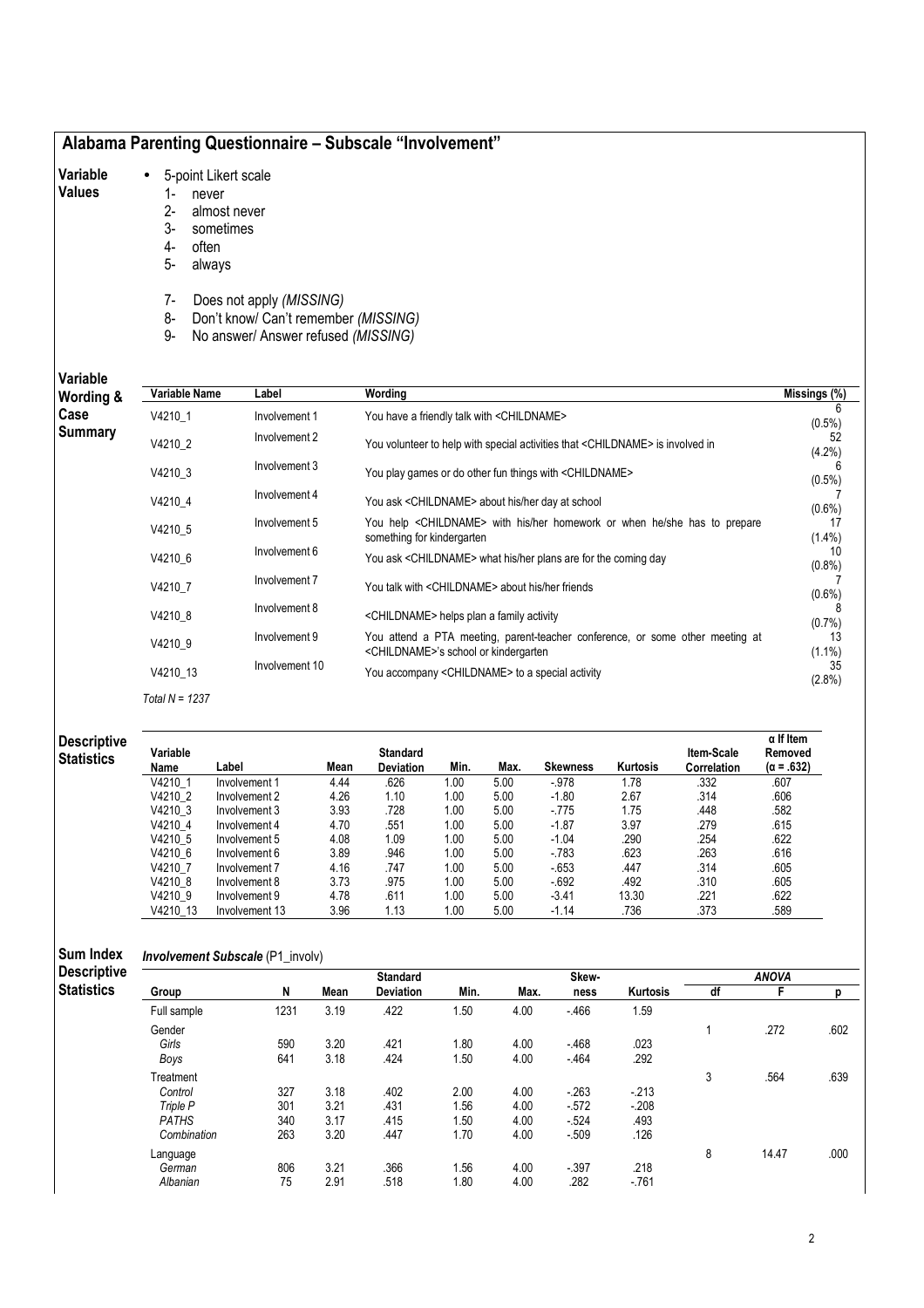| Bos./Cro./ Serb. | 90 | 3.34 | .431 | 2.00 | 4.00 | $-1.02$ | .699    |
|------------------|----|------|------|------|------|---------|---------|
| English          | 24 | 3.22 | 449  | 2.60 | 4.00 | .059    | $-1.50$ |
| Italian          | 18 | 2.91 | .634 | 1.80 | 4.00 | $-224$  | $-533$  |
| Portuguese       | 77 | 3.07 | 454  | 1.70 | 4.00 | $-257$  | .079    |
| Spanish          | 51 | 3.21 | .575 | 1.50 | 4.00 | $-614$  | .081    |
| Tamil            | 48 | 3.50 | .345 | 2.70 | 4.00 | $-408$  | $-548$  |
| Turkish          | 42 | 2.89 | 405  | 1.80 | 3.80 | $-069$  | .794    |

Comments:

1) The scale has been constructed by taking the average of the ten variables. The maximum number of missing values allowed was 3. For the purpose of rescaling, 1 has been subtracted from the total scale.

2) The results of the ANOVA are highly significant for the language groups (F(8,1222) =14.47, p<.001). ANOVA yielded no significant results for both the gender groups  $(F(1, 1229) = 272, p > 05)$  and the treatment groups  $(F(3, 1227) = 564 p > 05)$ .

|  | Correlations Involvement Subscale (P1_involv) |  |
|--|-----------------------------------------------|--|
|--|-----------------------------------------------|--|

| with             |                                |          | Full           |      |          |                |     |             |                |     |  |
|------------------|--------------------------------|----------|----------------|------|----------|----------------|-----|-------------|----------------|-----|--|
| <b>Subscales</b> |                                | Sample   |                |      |          | <b>Girls</b>   |     | <b>Boys</b> |                |     |  |
| & DVs            | Variable                       | r        | $\mathsf{D}^1$ | N    | r        | p <sup>1</sup> | N   |             | n <sup>1</sup> | N   |  |
|                  | <b>Subscales</b>               |          |                |      |          |                |     |             |                |     |  |
|                  | Positive Parenting             | .345     | $***$          | 1230 | .314     | $***$          | 589 | .373        | $***$          | 641 |  |
|                  | Poor Monitoring                | $-197$   | $***$          | 1220 | $-182$   | $***$          | 584 | $-.208$     | $***$          | 636 |  |
|                  | <b>Inconsistent Discipline</b> | $-122$   | $***$          | 1223 | $-.077$  | ns             | 585 | $-161$      | $***$          | 638 |  |
|                  | Corporal Punishment            | $-.089$  | $***$          | 1231 | $-.046$  | ns             | 590 | $-121$      | $**$           | 641 |  |
|                  | Parent SBQ                     |          |                |      |          |                |     |             |                |     |  |
|                  | Aggression                     | $-0.088$ | $***$          | 1229 | $-.013$  | ns             | 589 | $-144$      | $***$          | 640 |  |
|                  | Prosociality                   | .298     | $***$          | 1214 | .243     | $***$          | 585 | .348        | $***$          | 629 |  |
|                  | Teacher SBQ                    |          |                |      |          |                |     |             |                |     |  |
|                  | Aggression                     | .001     | ns             | 1189 | .006     | ns             | 573 | .001        | ns             | 616 |  |
|                  | Prosociality                   | .043     | ns             | 1167 | .025     | ns             | 561 | .050        | ns             | 606 |  |
|                  | Child SBQ                      |          |                |      |          |                |     |             |                |     |  |
|                  | Aggression                     | $-.022$  | ns             | 1206 | .006     | ns             | 580 | $-.042$     | ns             | 626 |  |
|                  | Prosociality                   | .050     | ns             | 1206 | $-0.006$ | ns             | 580 | .087        | $\star$        | 626 |  |

1 \*\*\* p<.001, \*\* p<.01, \* p<.05, ns p>.05

Comments : The Parental Involvement subscale is positively correlated with the other positive APQ subscale and negatively correlated with the three negative subscales. The correlations are significant and generally low for the full sample, pointing to good divergent validity (except for the positive parenting subscale). The correlation between the parental involvement and child aggression is very low and significant only when the informant is the parent and only in the full and the boys' sample. The correlation between the Parental Involvement and child prosociality is moderate and significant only when the informant is the parent. Overall, the subscale yields low predictive validity.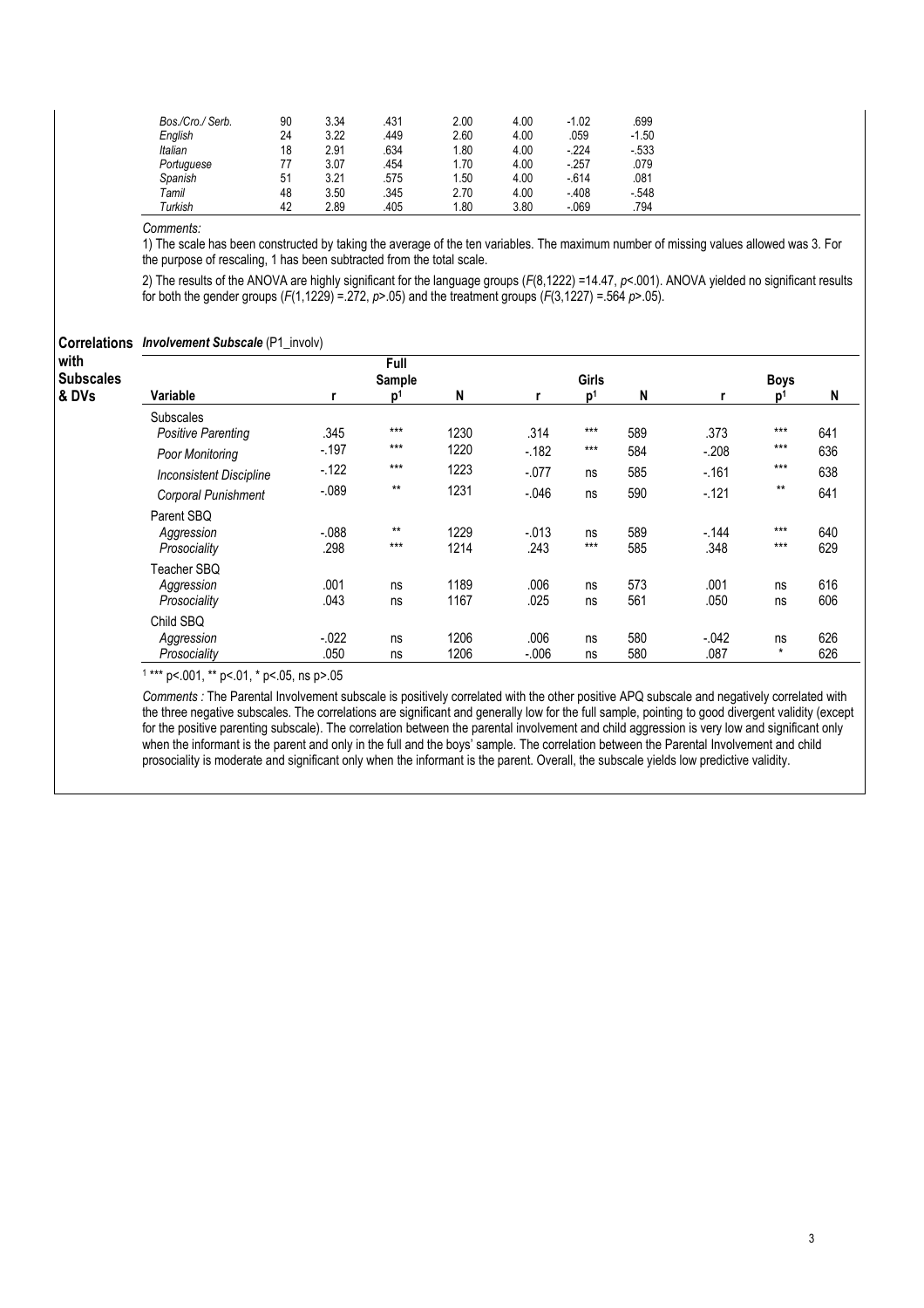## Alabama Parenting Questionnaire – Subscale "Positive Parenting"

#### Variable • 5-point Likert scale

## Values

- 1- never<br>2- almos
- 2- almost never<br>3- sometimes 3- sometimes
- 
- 4- often<br>5- alway always
- 7- Does not apply (MISSING)
- 8- Don't know/ Can't remember (MISSING)
- 9- No answer/ Answer refused (MISSING)

| Variable        | Variable Name    | Label                | Wordina                                                                                  | Missings (%) |
|-----------------|------------------|----------------------|------------------------------------------------------------------------------------------|--------------|
| Wording &       | V4210 10         | Positive Parenting 1 | You let <childname> know when he/she is doing a good job with something</childname>      | $(0.5\%)$    |
| Case<br>Summary | V4210 11         | Positive Parenting 2 | You reward or give something to <childname> for obeying you or behaving well</childname> | (0.4% )      |
|                 | V4210 12         | Positive Parenting 3 | You compliment < CHILDNAME> when he/she does something well                              | $(0.6\%)$    |
|                 | V4210 14         | Positive Parenting 4 | You hug or kiss <childname> when he/she has done something well</childname>              | $(0.7\%)$    |
|                 | V4210 15         | Positive Parenting 5 | You tell <childname> that you like it when he/she helps around the house</childname>     | $(1.1\%)$    |
|                 | Total $N = 1237$ |                      |                                                                                          |              |

## Desc **Statis**

| <b>riptive:</b><br>stics | Variable<br>Name | .abel                | Mean | <b>Standard</b><br><b>Deviation</b> | Min. | Max. | <b>Skewness</b> | <b>Kurtosis</b> | <b>Item-Scale</b><br>Correlation | $\alpha$ If Item<br>Removed<br>$(\alpha = .565)$ |
|--------------------------|------------------|----------------------|------|-------------------------------------|------|------|-----------------|-----------------|----------------------------------|--------------------------------------------------|
|                          | V4210 10         | Positive Parenting 1 | 4.54 | .582                                | 2.00 | 5.00 | $-0.852$        | .130            | .473                             | .465                                             |
|                          | V4210 11         | Positive Parenting 2 | 3.35 | 1.22                                | 1.00 | 5.00 | $-0.328$        | $-715$          | .287                             | .577                                             |
|                          | V4210 12         | Positive Parenting 3 | 4.57 | .643                                | 1.00 | 5.00 | $-1.49$         | 2.41            | .393                             | .488                                             |
|                          | V4210 14         | Positive Parenting 4 | 4.41 | .731                                | 1.00 | 5.00 | $-1.37$         | 2.61            | .389                             | .481                                             |
|                          | V4210 15         | Positive Parenting 5 | 4.20 | .929                                | 1.00 | 5.00 | $-1.23$         | 1.49            | .250                             | .556                                             |

#### Sum Index Positive Parenting Subscale (P1\_pospar)

| <b>Descriptive</b> |                  |      |      | <b>Standard</b> |      |      | Skew-    |          |             | <b>ANOVA</b> |      |  |  |
|--------------------|------------------|------|------|-----------------|------|------|----------|----------|-------------|--------------|------|--|--|
| <b>Statistics</b>  | Group            | N    | Mean | Deviation       | Min. | Max. | ness     | Kurtosis | df          | F            | D    |  |  |
|                    | Full sample      | 1230 | 3.21 | .515            | 1.20 | 4.00 | $-0.399$ | .329     |             |              |      |  |  |
|                    | Gender           |      |      |                 |      |      |          |          | $\mathbf 1$ | .023         | .880 |  |  |
|                    | Girls            | 589  | 3.21 | .512            | 1.20 | 4.00 | $-415$   | $-207$   |             |              |      |  |  |
|                    | Boys             | 641  | 3.22 | .518            | 1.80 | 4.00 | $-385$   | $-431$   |             |              |      |  |  |
|                    | Treatment        |      |      |                 |      |      |          |          | 3           | .570         | .635 |  |  |
|                    | Control          | 327  | 3.20 | .528            | 1.60 | 4.00 | $-380$   | $-384$   |             |              |      |  |  |
|                    | Triple P         | 301  | 3.23 | .531            | 1.20 | 4.00 | $-503$   | $-100$   |             |              |      |  |  |
|                    | PATHS            | 339  | 3.19 | .488            | 1.80 | 4.00 | $-331$   | - 484    |             |              |      |  |  |
|                    | Combination      | 263  | 3.24 | .514            | 1.80 | 4.00 | $-393$   | $-350$   |             |              |      |  |  |
|                    | Language         |      |      |                 |      |      |          |          | 8           | 22.05        | .000 |  |  |
|                    | German           | 806  | 3.11 | .492            | 1.20 | 4.00 | $-220$   | $-287$   |             |              |      |  |  |
|                    | Albanian         | 75   | 3.41 | .494            | 2.20 | 4.00 | $-673$   | $-378$   |             |              |      |  |  |
|                    | Bos./Cro./ Serb. | 90   | 3.55 | .462            | 1.80 | 4.00 | $-1.74$  | 3.50     |             |              |      |  |  |
|                    | English          | 24   | 3.37 | .503            | 2.00 | 4.00 | $-0.888$ | .954     |             |              |      |  |  |
|                    | Italian          | 18   | 3.52 | .495            | 2.00 | 4.00 | $-1.77$  | 4.34     |             |              |      |  |  |
|                    | Portuguese       | 77   | 3.43 | .343            | 2.60 | 4.00 | .056     | $-646$   |             |              |      |  |  |
|                    | Spanish          | 51   | 3.21 | .477            | 2.20 | 4.00 | $-247$   | $-458$   |             |              |      |  |  |
|                    | Tamil            | 48   | 3.70 | .360            | 2.60 | 4.00 | $-1.34$  | 1.71     |             |              |      |  |  |
|                    | Turkish          | 41   | 2.98 | .634            | 1.60 | 4.00 | $-297$   | $-0.807$ |             |              |      |  |  |

Comments:

1) The scale has been constructed by taking the average of the five variables. The maximum number of missing values allowed was 1. For the purpose of rescaling, 1 has been subtracted from the total scale.

2) The results of the ANOVA are highly significant for the language groups (F(8,1221) =22.05, p<.001). ANOVA yielded no significant results for both the gender groups  $(F(1,1228) = .023, p > .05)$  and the treatment groups  $(F(3,1226) = .570 p > .05)$ .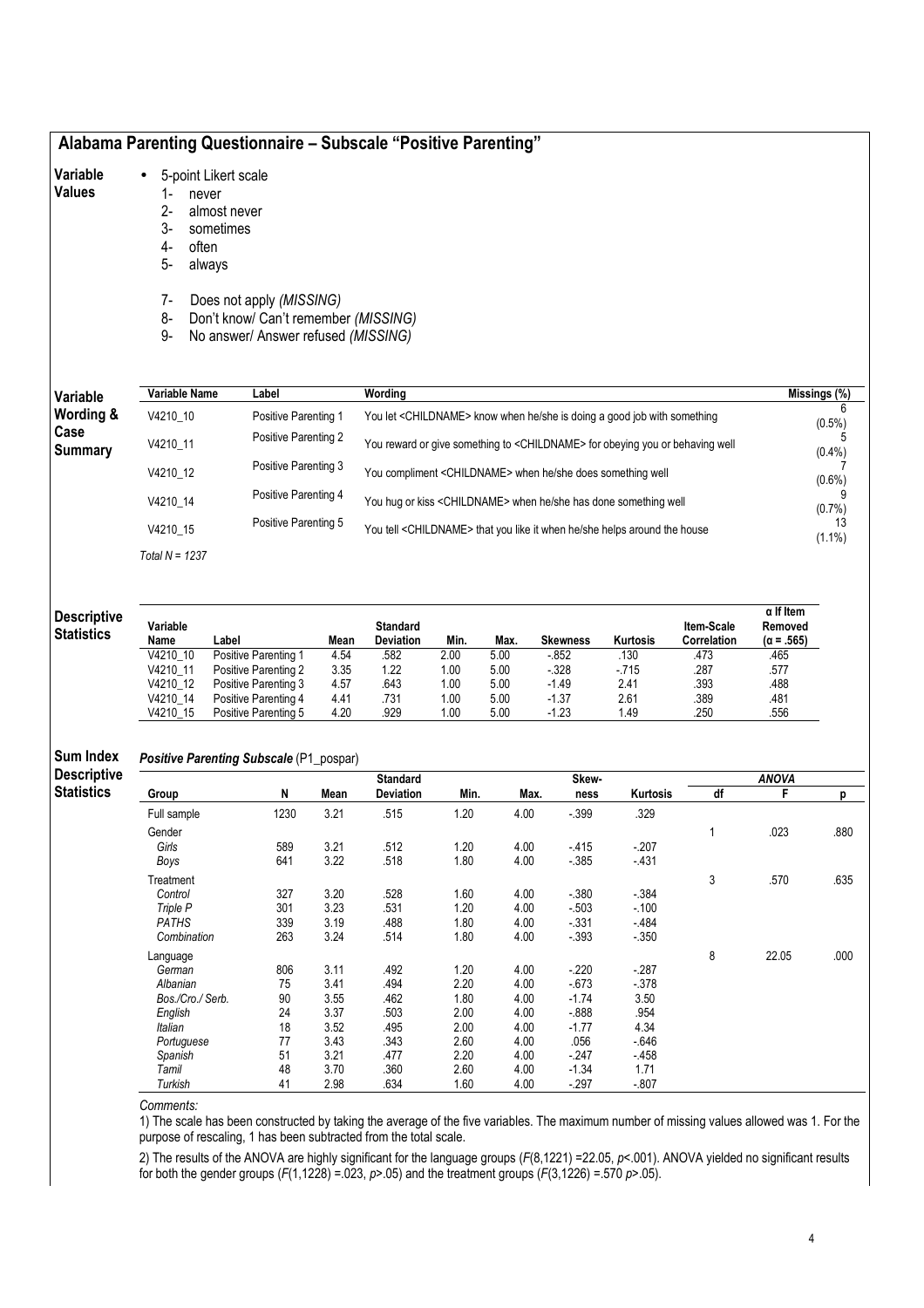| <b>Correlations</b><br>with<br>Subscales &<br><b>DVs</b> | Positive Parenting Subscale (P1_pospar)   |                                       |                |              |                     |                              |            |                   |                               |            |  |  |
|----------------------------------------------------------|-------------------------------------------|---------------------------------------|----------------|--------------|---------------------|------------------------------|------------|-------------------|-------------------------------|------------|--|--|
|                                                          | Variable                                  | Full<br>Sample<br>N<br>$\mathbf{D}^1$ |                |              | r                   | Girls<br>N<br>$\mathsf{D}^1$ |            |                   | <b>Boys</b><br>D <sup>1</sup> | N          |  |  |
|                                                          | Subscales<br>Involvement                  | .345                                  | $***$          | 1230         | .314                | $***$                        | 589        | .373              | $***$                         | 641        |  |  |
|                                                          | Poor Monitoring                           | $-153$                                | $***$          | 1219         | $-0.149$            | $***$                        | 583        | $-159$            | $***$                         | 636        |  |  |
|                                                          | <b>Inconsistent Discipline</b>            | $-0.049$                              | ns             | 1222         | $-0.066$            | ns                           | 584        | $-.034$           | ns                            | 638        |  |  |
|                                                          | Corporal Punishment                       | .160                                  | $***$          | 1230         | .211                | $***$                        | 589        | .124              | $***$                         | 641        |  |  |
|                                                          | Parent SBO<br>Aggression<br>Prosociality  | $-157$<br>.271                        | $***$<br>$***$ | 1228<br>1213 | $-.098$<br>.265     | $\star$<br>$***$             | 588<br>584 | $-.207$<br>.286   | $***$<br>$***$                | 640<br>629 |  |  |
|                                                          | Teacher SBQ<br>Aggression<br>Prosociality | .103<br>$-0.008$                      | $***$<br>ns    | 1188<br>1166 | .152<br>$-.031$     | $***$<br>ns                  | 572<br>560 | .074<br>.009      | ns<br>ns                      | 616<br>606 |  |  |
|                                                          | Child SBQ<br>Aggression<br>Prosociality   | $-.053$<br>$-0.017$                   | ns<br>ns       | 1205<br>1205 | $-0.036$<br>$-0.38$ | ns<br>ns                     | 579<br>579 | $-069$<br>$-.001$ | ns<br>ns                      | 626<br>626 |  |  |

Comments: The Positive Parenting subscale is positively correlated with the other positive APQ subscale and negatively correlated with the two negative subscales . The correlations range from low to moderate though the correlations with the Inconsistent Discipline are insignificant. Positive parenting is also positively correlated with the corporal punishment subscale. Further, relatively moderate correlations with the involvement subscale also cast doubt on the divergent validity of the construct. The correlation between Positive Parenting and child aggression is low and significant only when the informant is the parent or the teacher. However, the direction of the correlation is unexpectedly positive when the informant is the teacher. The correlation between the Positive Parenting and child prosociality is moderate and significant only when the informant is the parent. Overall, the subscale yields low predictive validity.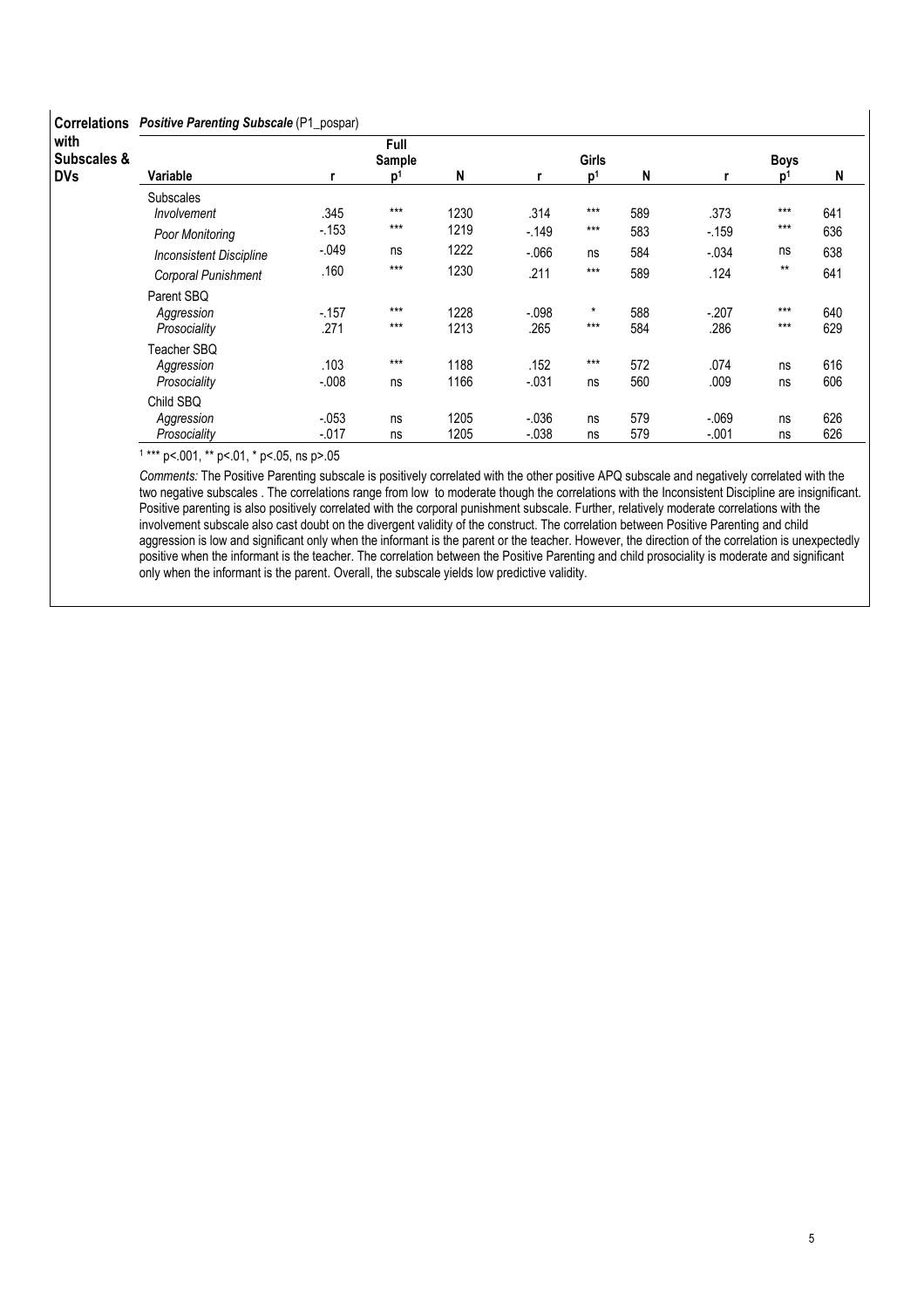- Variable • 5-point Likert scale
- Values
- 1- never 2- almost never
- 3- sometimes
- 4- often
- 5- always
- 
- 7- Does not apply (MISSING)
- 8- Don't know/ Can't remember (MISSING)
- 9- No answer/ Answer refused (MISSING)

Variable

| Variable<br>Wording & | Variable Name    | Label              | Wording                                                                                                 | Missings (%)    |
|-----------------------|------------------|--------------------|---------------------------------------------------------------------------------------------------------|-----------------|
| Case                  | V4210 16         | Poor Monitoring 1  | <childname> fails to leave a note or to let you know where he/she is going</childname>                  | 13<br>$(1.1\%)$ |
| <b>Summary</b>        | V4210 17         | Poor Monitoring 2  | <childname> stays out in the evening past the time he/she is supposed to be home</childname>            | 56<br>(4.5%)    |
|                       | V4210 18         | Poor Monitoring 3  | <childname> is out with friends you don't know</childname>                                              | 14<br>$(1.1\%)$ |
|                       | V4210 19         | Poor Monitoring 4  | <childname> goes out without a set time to be home</childname>                                          | 29<br>(2.3%)    |
|                       | V4210 20         | Poor Monitoring 5  | <childname> was out after dark without an adult with him/her</childname>                                | $(0.6\%)$       |
|                       | V4210 21         | Poor Monitoring 6  | You are so busy that you forget where <childname> is and what he/she is doing</childname>               | 8<br>(0.7%      |
|                       | V4210 22         | Poor Monitoring 7  | You check whether <childname> comes home at the time he/she is supposed to</childname>                  | 85<br>$(6.9\%)$ |
|                       | V4210 23         | Poor Monitoring 8  | You leave your house without telling <childname> where you are going</childname>                        | (0.7%           |
|                       | V4210 24         | Poor Monitoring 9  | <childname> comes home from school more than an hour past the time you expected<br/>him/her</childname> | 41<br>(3.3%)    |
|                       | V4210 25         | Poor Monitoring 10 | You don't know where <childname> is out</childname>                                                     | 14<br>$(1.1\%)$ |
|                       | Total $N = 1237$ |                    |                                                                                                         |                 |

| <b>Descriptive</b> |           |                    |      |                  |      |      |                 |          |             | $\alpha$ If Item  |
|--------------------|-----------|--------------------|------|------------------|------|------|-----------------|----------|-------------|-------------------|
|                    | Variable  |                    |      | <b>Standard</b>  |      |      |                 |          | Item-Scale  | Removed           |
| <b>Statistics</b>  | Name      | Label              | Mean | <b>Deviation</b> | Min. | Max. | <b>Skewness</b> | Kurtosis | Correlation | $(\alpha = .639)$ |
|                    | V4210 16  | Poor Monitoring 1  | 1.24 | .590             | 1.00 | 5.00 | 2.90            | 9.84     | .439        | .589              |
|                    | V4210 17  | Poor Monitoring 2  | 1.37 | .702             | 1.00 | 5.00 | 2.08            | 4.56     | .412        | .590              |
|                    | V4210 18  | Poor Monitoring 3  | 1.83 | .984             | 1.00 | 5.00 | .976            | .191     | .246        | .640              |
|                    | V4210 19  | Poor Monitoring 4  | 1.36 | .798             | 1.00 | 5.00 | 2.61            | 6.98     | .400        | .591              |
|                    | V4210 20  | Poor Monitoring 5  | 1.23 | .562             | 1.00 | 5.00 | 2.65            | 7.02     | .396        | .599              |
|                    | V4210 21  | Poor Monitoring 6  | 1.19 | .518             | 1.00 | 5.00 | 3.32            | 13.53    | .373        | .605              |
|                    | V4210 22r | Poor Monitoring 7  | 1.32 | .791             | 1.00 | 5.00 | 3.13            | 10.20    | .168        | .648              |
|                    | V4210 23  | Poor Monitoring 8  | 1.14 | .552             | 1.00 | 5.00 | 4.84            | 26.16    | .133        | .645              |
|                    | V4210 24  | Poor Monitoring 9  | 1.10 | .380             | 1.00 | 5.00 | 4.32            | 21.60    | .230        | .630              |
|                    | V4210 25  | Poor Monitoring 10 | 1.35 | .744             | 1.00 | 5.00 | 2.76            | 8.89     | .375        | .598              |

Comments: The variable V4210\_22 has been reverse-scored.

## Sum Index Poor Monitoring Subscale (P1\_ctrl)

| <b>Descriptive</b> | __<br>.<br>Skew- |      |      |                  |      |      |      |          |    |              |      |  |
|--------------------|------------------|------|------|------------------|------|------|------|----------|----|--------------|------|--|
|                    |                  |      |      | <b>Standard</b>  |      |      |      |          |    | <b>ANOVA</b> |      |  |
| <b>Statistics</b>  | Group            | N    | Mean | <b>Deviation</b> | Min. | Max. | ness | Kurtosis | df |              |      |  |
|                    | Full sample      | 1220 | .314 | .331             | .000 | 2.00 | 1.40 | 2.15     |    |              |      |  |
|                    | Gender           |      |      |                  |      |      |      |          |    | 14.65        | .000 |  |
|                    | Girls            | 584  | .276 | .298             | .000 | 1.80 | 1.29 | 1.79     |    |              |      |  |
|                    | Boys             | 636  | .349 | .355             | .000 | 2.00 | 1.39 | 1.95     |    |              |      |  |
|                    | Treatment        |      |      |                  |      |      |      |          | 3  | 3.09         | .026 |  |
|                    | Control          | 326  | .341 | .340             | .000 | 1.80 | 1.15 | 1.22     |    |              |      |  |
|                    | Triple P         | 297  | .291 | .327             | .000 | 2.00 | 1.72 | 3.89     |    |              |      |  |
|                    | <b>PATHS</b>     | 338  | .339 | .346             | .000 | 1.80 | 1.27 | 1.42     |    |              |      |  |
|                    | Combination      | 259  | .274 | .298             | .000 | 1.50 | 1.58 | 3.13     |    |              |      |  |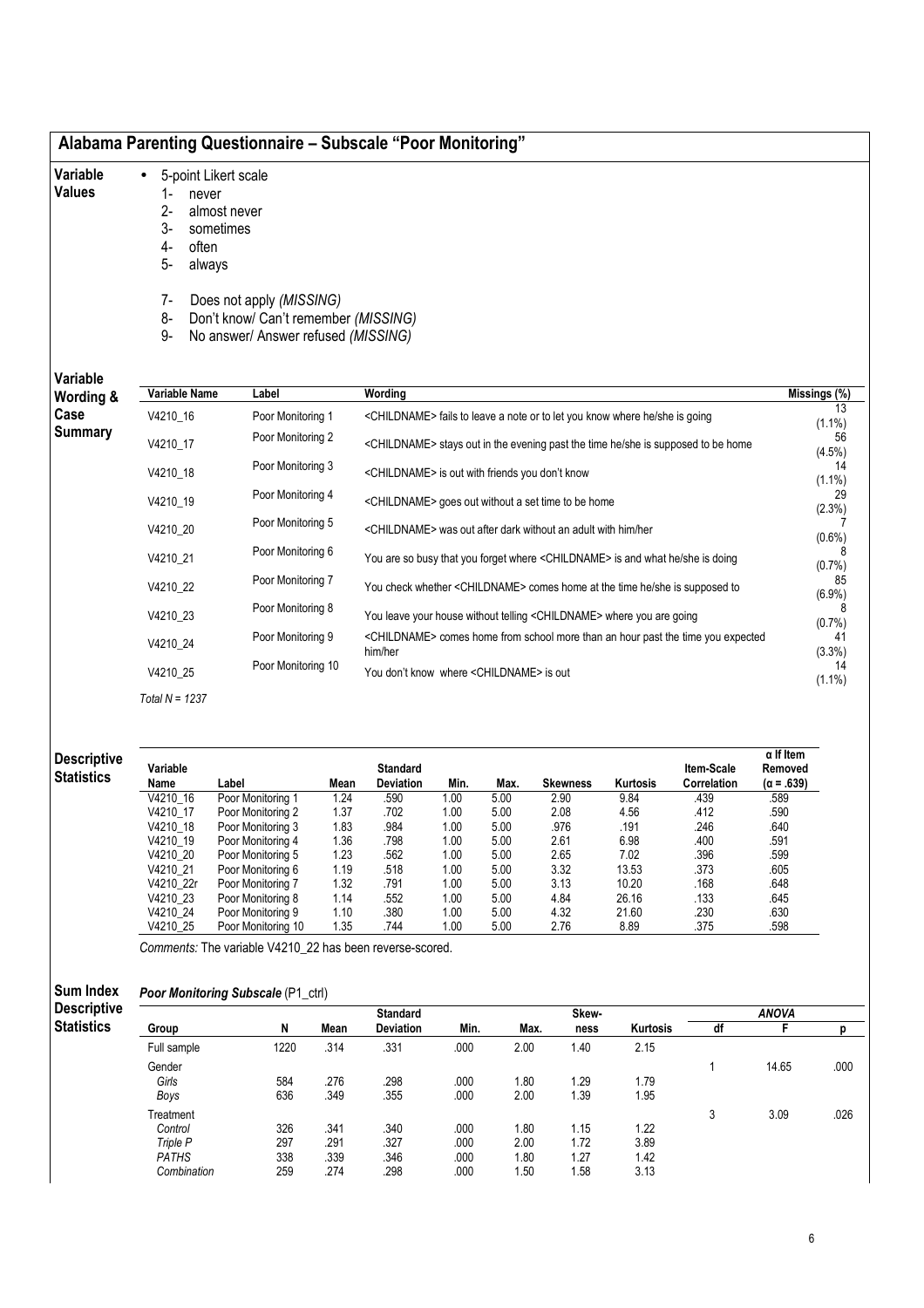| Language         |     |      |      |      |      |      |       | 14.77 | .000 |
|------------------|-----|------|------|------|------|------|-------|-------|------|
| German           | 797 | .377 | .347 | .000 | 2.00 | 1.25 | 1.67  |       |      |
| Albanian         | 75  | .152 | .228 | .000 | 1.11 | 2.06 | 4.51  |       |      |
| Bos./Cro./ Serb. | 90  | .180 | .245 | 000  | 1.10 | 1.55 | 2.01  |       |      |
| English          | 23  | .146 | .328 | .000 | 1.50 | 3.55 | 14.07 |       |      |
| Italian          | 18  | .122 | .229 | .000 | .700 | 1.84 | 2.08  |       |      |
| Portuguese       | 77  | .135 | .208 | .000 | .800 | 1.45 | 1.12  |       |      |
| Spanish          | 51  | .186 | .234 | .000 | .900 | 1.57 | 2.26  |       |      |
| Tamil            | 48  | .400 | .316 | .000 | 1.40 | 1.22 | 1.79  |       |      |
| Turkish          | 41  | .248 | .272 | .000 | 1.20 | 1.29 | 2.15  |       |      |

Comments:

1) The scale has been constructed by taking the average of the ten variables. The maximum number of missing values allowed was 3. For the purpose of rescaling, 1 has been subtracted from the total scale.

2) The results of the ANOVA are highly significant for the gender groups ( $F(1,1218)$  =14.65  $p$ <.001) and the language groups ( $F(8,1211)$ =14.77,  $p$ <.001). ANOVA yielded moderately significant results for the treatment groups ( $F(3,1216)$  =3.09,  $p$ <.05).

## Correlations Poor Monitoring Subscale (P1\_ctrl)

| with<br>Subscales & |                                |                 | Full<br>Sample  |              |                | Girls          |            |                 | <b>Boys</b>    |            |
|---------------------|--------------------------------|-----------------|-----------------|--------------|----------------|----------------|------------|-----------------|----------------|------------|
| <b>DVs</b>          | Variable                       |                 | ים <sup>"</sup> | N            |                | $\mathbf{D}^1$ | N          |                 | n <sup>1</sup> | N          |
|                     | Subscales<br>Involvement       | $-197$          | $***$           | 1220         | $-182$         | $***$          | 584        | $-.208$         | $***$          | 636        |
|                     | <b>Positive Parenting</b>      | $-153$          | $***$           | 1219         | $-149$         | $***$          | 583        | $-159$          | $***$          | 636        |
|                     | <b>Inconsistent Discipline</b> | .215            | $***$           | 1213         | .147           | $***$          | 579        | .260            | $***$          | 634        |
|                     | Corporal Punishment            | .025            | ns              | 1220         | .068           | ns             | 584        | $-0.022$        | ns             | 636        |
|                     | Parent SBQ                     |                 |                 |              |                |                |            |                 |                |            |
|                     | Aggression<br>Prosociality     | .345<br>$-137$  | $***$<br>$***$  | 1218<br>1204 | .324<br>$-121$ | $***$<br>$***$ | 583<br>580 | .341<br>$-.120$ | $***$<br>$***$ | 635<br>624 |
|                     | Teacher SBQ                    |                 |                 |              |                |                |            |                 |                |            |
|                     | Aggression<br>Prosociality     | .066<br>$-.034$ | $\star$<br>ns   | 1178<br>1156 | .077<br>.042   | ns<br>ns       | 567<br>555 | .033<br>$-.034$ | ns<br>ns       | 611<br>601 |
|                     | Child SBO<br>Aggression        | .131            | $***$           | 1195         | .105           | $\star$        | 574        | .137            | $***$          | 621        |
|                     | Prosociality                   | $-.078$         | $***$           | 1195         | $-.018$        | ns             | 574        | $-.091$         | $\star$        | 621        |

1 \*\*\* p<.001, \*\* p<.01, \* p<.05, ns p>.05

Comments : The Poor Monitoring subscale is positively correlated with the other two negative APQ subscales and negatively correlated with the two positive subscales. The correlations are low and significant, except for the corporal punishment subscale. Overall, the scale yields moderate convergent and divergent validity. Among all the measures of child aggression and prosociality, parent-reported measures show the measures of child aggression and prosociality, parent-reported measures show the highest and strongest correlations with Poor Monitoring. Overall, the subscale yields low predictive validity.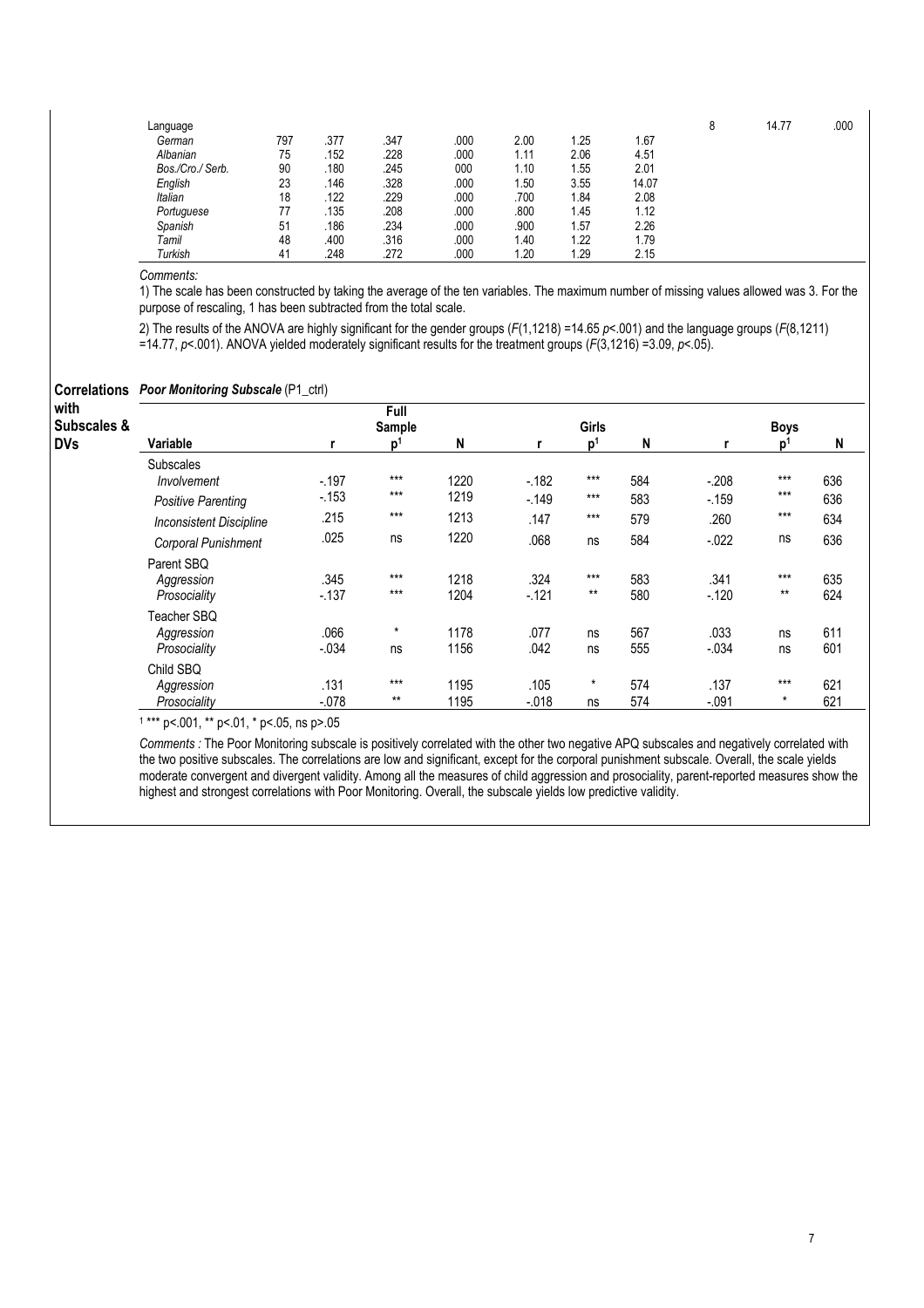| Alabama Parenting Questionnaire – Subscale "Inconsistent Discipline" |  |  |  |  |
|----------------------------------------------------------------------|--|--|--|--|
|----------------------------------------------------------------------|--|--|--|--|

| Variable      | 5-point Likert scale |
|---------------|----------------------|
| <b>Values</b> | 1- never             |

- Values
- 1- never<br>2- almos almost never
	-
	- 3- sometimes
	- 4- often<br>5- alway
	- always
	- 7- Does not apply (MISSING)
	- 8- Don't know/ Can't remember (MISSING)
- 9- No answer/ Answer refused (MISSING)

Variable

| Variable<br>Wording & | Variable Name    | Label                     | Wordina                                                                                                                                                                                                 | $\overline{\mathsf{Missings}}$ (%) |
|-----------------------|------------------|---------------------------|---------------------------------------------------------------------------------------------------------------------------------------------------------------------------------------------------------|------------------------------------|
| Case                  | V4210 26         | Inconsistent Discipline 1 | You threaten to punish <childname> and then don't actually punish him/her</childname>                                                                                                                   | 11<br>$(0.9\%)$                    |
| Summary               | V4210 27         | Inconsistent Discipline 2 | <childname> talks to you out of being punished after he/she has done something<br/>wrong</childname>                                                                                                    | 35<br>$(2.8\%)$                    |
|                       | V4210 28         | Inconsistent Discipline 3 | You feel that getting <childname> to obey you is more trouble than it's worth</childname>                                                                                                               | 10<br>$(0.8\%)$                    |
|                       | V4210 29         | Inconsistent Discipline 4 | You let <childname> out of a punishment early, like you lift restrictions earlier<br/>than you originally said (E.g., he/she is allowed to watch TV again earlier than<br/>originally said)</childname> | 59<br>$(4.8\%)$                    |
|                       | V4210 30         | Inconsistent Discipline 5 | You don't punish <childname> when he/she does something wrong</childname>                                                                                                                               | 23<br>$(1.9\%)$                    |
|                       | V4210 31         | Inconsistent Discipline 6 | You give <childname> a more severe punishment than usual because you are in<br/>a bad mood</childname>                                                                                                  | 20<br>$(1.6\%)$                    |
|                       | Total $N = 1237$ |                           |                                                                                                                                                                                                         |                                    |

| <b>Descriptive</b><br><b>Statistics</b> | Variable<br>Name | Label                          | Mean | <b>Standard</b><br><b>Deviation</b> | Min. | Max. | <b>Skewness</b> | <b>Kurtosis</b> | Item-Scale<br><b>Correlation</b> | $\alpha$ If Item<br>Removed<br>$(\alpha = .527)$ |
|-----------------------------------------|------------------|--------------------------------|------|-------------------------------------|------|------|-----------------|-----------------|----------------------------------|--------------------------------------------------|
|                                         | V4210_26         | <b>Inconsistent Discipline</b> | 2.29 | .994                                | 1.00 | 5.00 | .265            | $-513$          | .414                             | .410                                             |
|                                         | V4210_27         | <b>Inconsistent Discipline</b> | 2.34 | 1.04                                | 1.00 | 5.00 | .270            | $-556$          | .388                             | .420                                             |
|                                         | V4210_28         | <b>Inconsistent Discipline</b> | 1.88 | .962                                | 1.00 | 5.00 | .821            | $-.103$         | .229                             | .502                                             |
|                                         | V4210_29         | <b>Inconsistent Discipline</b> | 2.50 | 1.03                                | 1.00 | 5.00 | $-0.023$        | $-642$          | .402                             | .413                                             |
|                                         | V4210_30         | <b>Inconsistent Discipline</b> | 2.52 | 1.05                                | 1.00 | 5.00 | .317            | $-243$          | .089                             | .569                                             |
|                                         | V4210_31         | <b>Inconsistent Discipline</b> | 1.94 | .931                                | 1.00 | 5.00 | .391            | $-1.10$         | .151                             | .536                                             |

### Sum Index<br>Deparintive Inconsistent Discipline Subscale (P1\_erratic)

| <b>Descriptive</b> |                  |      |      | <b>Standard</b>  |      |      | Skew-    |          |    | <b>ANOVA</b> |      |
|--------------------|------------------|------|------|------------------|------|------|----------|----------|----|--------------|------|
| <b>Statistics</b>  | Group            | N    | Mean | <b>Deviation</b> | Min. | Max. | ness     | Kurtosis | df | F            | n    |
|                    | Full sample      | 1224 | 1.24 | .546             | .000 | 3.00 | .030     | $-317$   |    |              |      |
|                    | Gender           |      |      |                  |      |      |          |          |    | 3.18         | .075 |
|                    | Girls            | 586  | 1.21 | .538             | .000 | 3.00 | .136     | $-302$   |    |              |      |
|                    | Boys             | 638  | 1.27 | .553             | .000 | 3.00 | $-067$   | $-293$   |    |              |      |
|                    | Treatment        |      |      |                  |      |      |          |          | 3  | .079         | .971 |
|                    | Control          | 326  | 1.23 | .538             | .000 | 3.00 | $-0.098$ | $-356$   |    |              |      |
|                    | Triple P         | 300  | 1.25 | .534             | .000 | 2.83 | .183     | $-232$   |    |              |      |
|                    | <b>PATHS</b>     | 339  | 1.24 | .546             | .000 | 3.00 | .007     | $-149$   |    |              |      |
|                    | Combination      | 259  | 1.24 | .574             | .000 | 2.83 | .047     | $-545$   |    |              |      |
|                    | Language         |      |      |                  |      |      |          |          | 8  | .855         | .554 |
|                    | German           | 800  | 1.24 | .522             | .000 | 3.00 | .006     | $-302$   |    |              |      |
|                    | Albanian         | 75   | 1.14 | .578             | .000 | 2.40 | .121     | $-723$   |    |              |      |
|                    | Bos./Cro./ Serb. | 90   | 1.30 | .608             | .000 | 2.50 | $-106$   | $-0.810$ |    |              |      |
|                    | English          | 24   | 1.21 | .531             | .000 | 2.50 | .106     | 1.05     |    |              |      |
|                    | Italian          | 18   | 1.43 | .476             | .670 | 2.50 | .388     | .199     |    |              |      |
|                    | Portuguese       | 76   | 1.24 | .632             | .000 | 2.83 | .001     | $-307$   |    |              |      |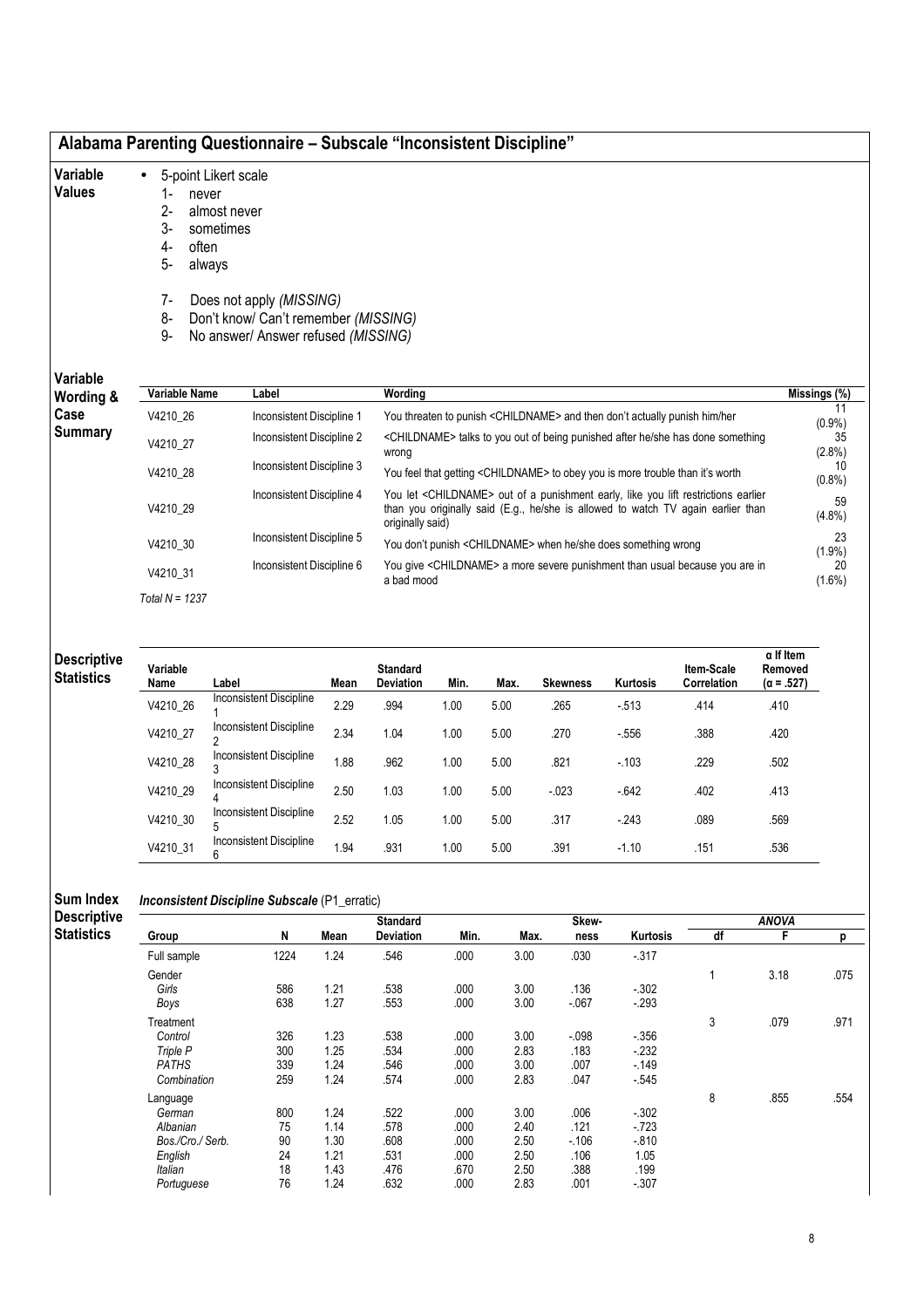| Spanish | 51 | 1.22 | .680 | .000 | 3.00 | .357 | $-220$ |
|---------|----|------|------|------|------|------|--------|
| Tamil   | 48 | 1.26 | .469 | .330 | 2.17 | .008 | $-640$ |
| Turkish | 42 | 1.33 | .578 | .000 | 2.67 | .013 | $-209$ |

## Comments:

1) The scale has been constructed by taking the average of the six variables. The maximum number of missing values allowed was 2. For the purpose of rescaling, 1 has been subtracted from the total scale.

2) ANOVA yielded no significant results for the gender groups (F(1,1222) =3.18, p>.05), the treatment groups (F(3,1220) =.079 p>.05) and the language groups ( $F(8,1215) = .855, p > .05$ ).

| <b>Correlations</b> | <b>Inconsistent Discipline Subscale (P1_erratic)</b> |         |                |      |          |                |     |          |             |     |  |  |  |
|---------------------|------------------------------------------------------|---------|----------------|------|----------|----------------|-----|----------|-------------|-----|--|--|--|
| with<br>Subscales & |                                                      |         | Full<br>Sample |      |          | <b>Girls</b>   |     |          | <b>Boys</b> |     |  |  |  |
| <b>DVs</b>          | Variable                                             |         | p <sup>1</sup> | N    |          | p <sup>1</sup> | N   |          | D.          | N   |  |  |  |
|                     | <b>Subscales</b><br>Involvement                      | $-122$  | $***$          | 1223 | $-.077$  | ns             | 585 | $-161$   | $***$       | 638 |  |  |  |
|                     | <b>Positive Parenting</b>                            | $-.049$ | ns             | 1222 | $-0.066$ | ns             | 584 | $-.034$  | ns          | 638 |  |  |  |
|                     | Poor Monitoring                                      | .215    | $***$          | 1213 | .147     | $***$          | 579 | .260     | $***$       | 634 |  |  |  |
|                     | Corporal Punishment                                  | .197    | $***$          | 1223 | .150     | $***$          | 585 | .226     | $***$       | 638 |  |  |  |
|                     | Parent SBQ                                           |         |                |      |          |                |     |          |             |     |  |  |  |
|                     | Aggression                                           | .279    | $***$          | 1221 | .244     | $***$          | 584 | .298     | $***$       | 637 |  |  |  |
|                     | Prosociality                                         | $-154$  | $***$          | 1206 | $-152$   | $***$          | 580 | $-144$   | $***$       | 626 |  |  |  |
|                     | Teacher SBQ                                          |         |                |      |          |                |     |          |             |     |  |  |  |
|                     | Aggression                                           | .079    | $***$          | 1182 | .045     | ns             | 569 | .091     | $\star$     | 613 |  |  |  |
|                     | Prosociality                                         | $-.042$ | ns             | 1160 | $-.059$  | ns             | 557 | $-.007$  | ns          | 603 |  |  |  |
|                     | Child SBQ                                            |         |                |      |          |                |     |          |             |     |  |  |  |
|                     | Aggression                                           | .047    | ns             | 1199 | .021     | ns             | 576 | .061     | ns          | 623 |  |  |  |
|                     | Prosociality                                         | $-.008$ | ns             | 1199 | .058     | ns             | 576 | $-0.042$ | ns          | 623 |  |  |  |

1 \*\*\* p<.001, \*\* p<.01, \* p<.05, ns p>.05

Comments: The Inconsistent Discipline subscale is positively correlated with the other negative APQ subscales and negatively correlated with the two positive subscales. The correlations are generally low and highly significant, except for positive parenting. Among all the measures of child aggression and prosociality, parent-reported measures generally show the highest and strongest correlations with Inconsistent Discipline. Overall, the subscale yields low predictive validity.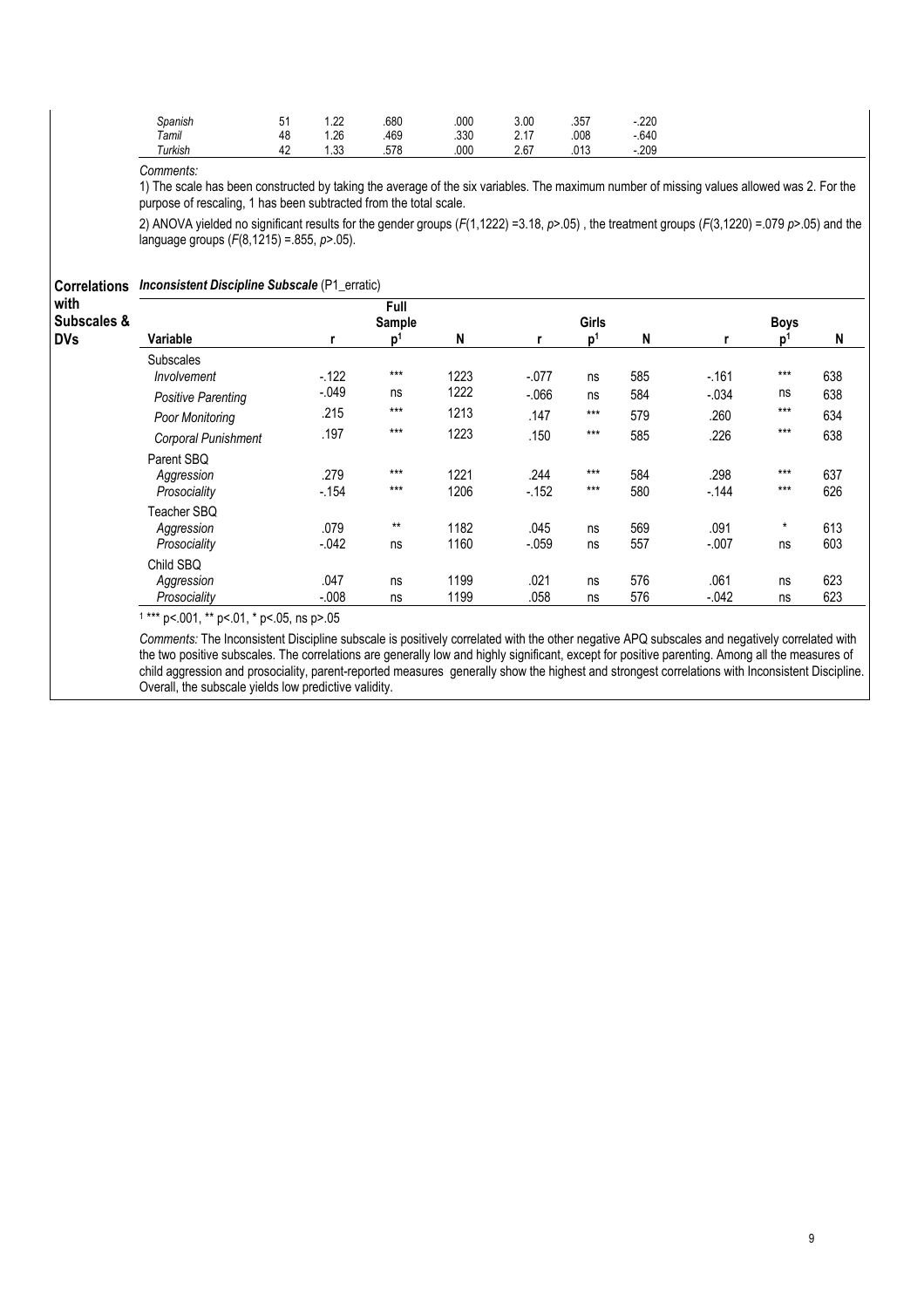|  |  |  | Alabama Parenting Questionnaire - Subscale "Corporal Punishment" |
|--|--|--|------------------------------------------------------------------|
|--|--|--|------------------------------------------------------------------|

#### Variable • 5-point Likert scale

- Values
- 1- never<br>2- almos
	- 2- almost never<br>3- sometimes 3- sometimes
	-
	- 4- often<br>5- alway always
	-
	- 7- Does not apply (MISSING)
	- 8- Don't know/ Can't remember (MISSING)
	- 9- No answer/ Answer refused (MISSING)

## Variable

| Variable<br>Wording & | Variable Name    | Label                 | Wordina                                                                                                   | Missings (%) |
|-----------------------|------------------|-----------------------|-----------------------------------------------------------------------------------------------------------|--------------|
| Case                  | V4210 32         | Corporal Punishment 1 | You spank <childname> with your hand when he/she has done something wrong</childname>                     | $(0.7\%)$    |
| <b>Summary</b>        | V4210 33         | Corporal Punishment 2 | You slap <childname> when he/she has done something wrong</childname>                                     | $(0.6\%)$    |
|                       | V4210 34         | Corporal Punishment 3 | Hit <childname> with a belt, switch, or other object when he/she has done<br/>something wrong</childname> | $(0.5\%)$    |
|                       | Total $N = 1237$ |                       |                                                                                                           |              |

| <b>Descriptive</b><br><b>Statistics</b> | Variable<br>Name | Label                      | Mean | <b>Standard</b><br><b>Deviation</b> | Min. | Max. | <b>Skewness</b> | <b>Kurtosis</b> | Item-Scale<br><b>Correlation</b> | $\alpha$ If Item<br>Removed<br>$(\alpha = .531)$ |
|-----------------------------------------|------------------|----------------------------|------|-------------------------------------|------|------|-----------------|-----------------|----------------------------------|--------------------------------------------------|
|                                         | V4210_32         | Corporal Punishment        | 1.82 | .856                                | 1.00 | 5.00 | .565            | $-749$          | .387                             | .396                                             |
|                                         | V4210_33         | Corporal Punishment        | 1.44 | .715                                | 1.00 | 5.00 | 1.49            | . 57            | .420                             | .295                                             |
|                                         | V4210_34         | <b>Corporal Punishment</b> | 1.09 | .382                                | 1.00 | 4.00 | 4.29            | 18.22           | .316                             | .529                                             |

#### Sum Index Corporal Punishment Subscale (P1\_corporal)

**Descriptive** 

**Statistics** 

|                  |      |      | <b>Standard</b>  |      |      | Skew-    |                 |    | <b>ANOVA</b> |      |
|------------------|------|------|------------------|------|------|----------|-----------------|----|--------------|------|
| Group            | N    | Mean | <b>Deviation</b> | Min. | Max. | ness     | <b>Kurtosis</b> | df | F            | р    |
| Full sample      | 1231 | .453 | .489             | .000 | 2.67 | 1.21     | 1.38            |    |              |      |
| Gender           |      |      |                  |      |      |          |                 | 1  | 16.28        | .000 |
| Girls            | 590  | .395 | .441             | .000 | 2.00 | 1.22     | 1.37            |    |              |      |
| Boys             | 641  | .507 | .524             | .000 | 2.67 | 1.14     | 1.11            |    |              |      |
| Treatment        |      |      |                  |      |      |          |                 | 3  | 1.85         | .136 |
| Control          | 327  | .430 | .482             | .000 | 2.33 | 1.26     | 1.33            |    |              |      |
| Triple P         | 301  | .460 | .491             | .000 | 2.67 | 1.17     | 1.45            |    |              |      |
| PATHS            | 340  | .426 | .498             | .000 | 2.67 | 1.49     | 2.34            |    |              |      |
| Combination      | 263  | .511 | .481             | .000 | 2.00 | .888     | .442            |    |              |      |
| Language         |      |      |                  |      |      |          |                 | 8  | 40.33        | .000 |
| German           | 806  | .323 | .362             | .000 | 1.67 | 1.10     | .874            |    |              |      |
| Albanian         | 75   | .656 | .554             | .000 | 2.00 | .346     | $-904$          |    |              |      |
| Bos./Cro./ Serb. | 90   | .611 | .594             | .000 | 2.00 | .879     | $-028$          |    |              |      |
| English          | 24   | .611 | .488             | .000 | 1.33 | .223     | $-1.18$         |    |              |      |
| Italian          | 18   | .815 | .563             | .000 | 2.00 | .108     | - 475           |    |              |      |
| Portuguese       | 77   | .667 | .468             | .000 | 2.67 | 1.14     | 3.17            |    |              |      |
| Spanish          | 51   | .477 | .574             | .000 | 2.33 | 1.27     | 1.33            |    |              |      |
| Tamil            | 48   | 1.31 | .622             | .000 | 2.67 | $-0.038$ | - 694           |    |              |      |
| Turkish          | 42   | .611 | .510             | .000 | 1.33 | .209     | $-1.35$         |    |              |      |

Comments:

1) The scale has been constructed by taking the average of all the three variables. The maximum number of missing values allowed was 1. For the purpose of rescaling, 1 has been subtracted from the total scale.

2) The results of the ANOVA are highly significant for the gender groups (F(1,1229) =16.28, p<.001) and the language groups (F(8,1222) =40.33,  $p$ <.001). ANOVA yielded no significant results for the treatment groups ( $F(3,1227)$  =1.85  $p$ >.05).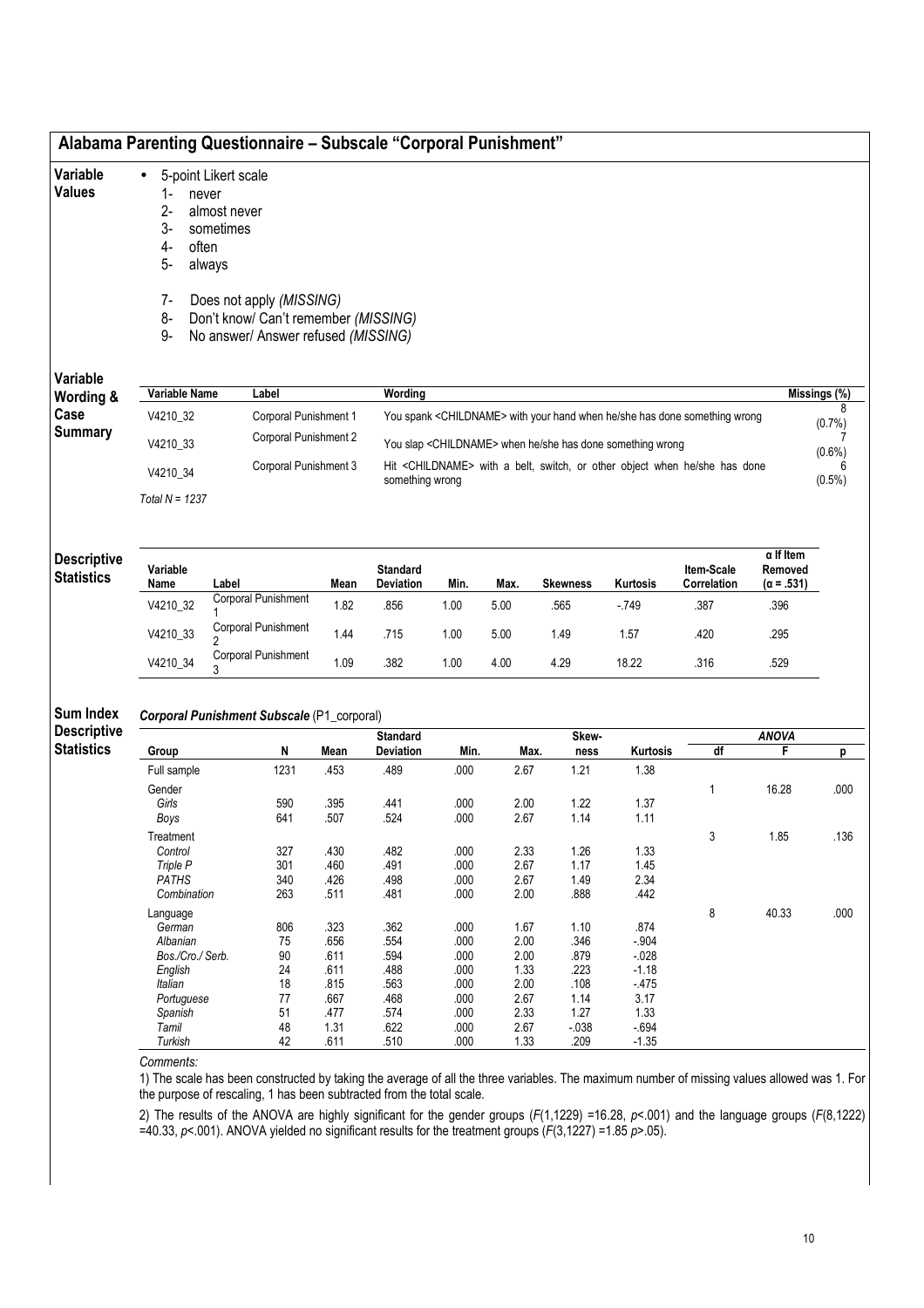| <b>Correlations</b>            | Corporal Punishment Subscale (P1_corporal) |                  |                    |              |                   |                  |            |                    |               |            |  |  |
|--------------------------------|--------------------------------------------|------------------|--------------------|--------------|-------------------|------------------|------------|--------------------|---------------|------------|--|--|
| with<br><b>Subscales &amp;</b> |                                            |                  | Full<br>Sample     |              |                   | Girls            |            |                    | <b>Boys</b>   |            |  |  |
| <b>DVs</b>                     | Variable                                   | r                | p <sup>1</sup>     | N            |                   | p <sup>1</sup>   | N          |                    | D             | N          |  |  |
|                                | <b>Subscales</b><br>Involvement            | $-089$           | $***$              | 1231         | $-0.046$          | ns               | 590        | $-121$             | $***$         | 641        |  |  |
|                                | <b>Positive Parenting</b>                  | .160             | $***$              | 1230         | .211              | $***$            | 589        | .124               | $***$         | 641        |  |  |
|                                | Poor Monitoring                            | .025             | ns                 | 1220         | .068              | ns               | 584        | $-0.022$           | ns            | 636        |  |  |
|                                | <b>Inconsistent Discipline</b>             | .197             | $***$              | 1223         | .150              | $***$            | 585        | .226               | $***$         | 638        |  |  |
|                                | Parent SBQ<br>Aggression                   | .066             | $\star$<br>$\star$ | 1229         | $-0.006$          | ns               | 589        | .084               | $\star$       | 640        |  |  |
|                                | Prosociality                               | $-062$           |                    | 1214         | $-.057$           | ns               | 585        | $-0.035$           | ns            | 629        |  |  |
|                                | Teacher SBQ<br>Aggression<br>Prosociality  | .137<br>$-034$   | $***$<br>ns        | 1189<br>1167 | .102<br>.021      | $\star$<br>ns    | 573<br>561 | .130<br>$-0.015$   | $***$<br>ns   | 616<br>606 |  |  |
|                                | Child SBQ<br>Aggression<br>Prosociality    | $-062$<br>$-105$ | $\star$<br>$***$   | 1206<br>1206 | $-126$<br>$-.105$ | $***$<br>$\star$ | 580<br>580 | $-.030$<br>$-.080$ | ns<br>$\star$ | 626<br>626 |  |  |

Comments: The correlations of the Corporal Punishment subscale with the other APQ subscales are all in the expected direction, except for positive parenting. The correlations are generally low and significant, except for poor monitoring. The correlation between Corporal Punishment and child aggression is generally very low but significant, irrespective of the type of the informant, though the correlations are stronger and higher for the teacher-assessed measures. Child-assessed measures of aggression show unexpectedly negative association with Corporal Punishment. Among all the measures of child prosociality, child-assessed measures generally show the highest –yet still very low- and strongest correlations with Corporal Punishment. Overall, the subscale yields low predictive validity.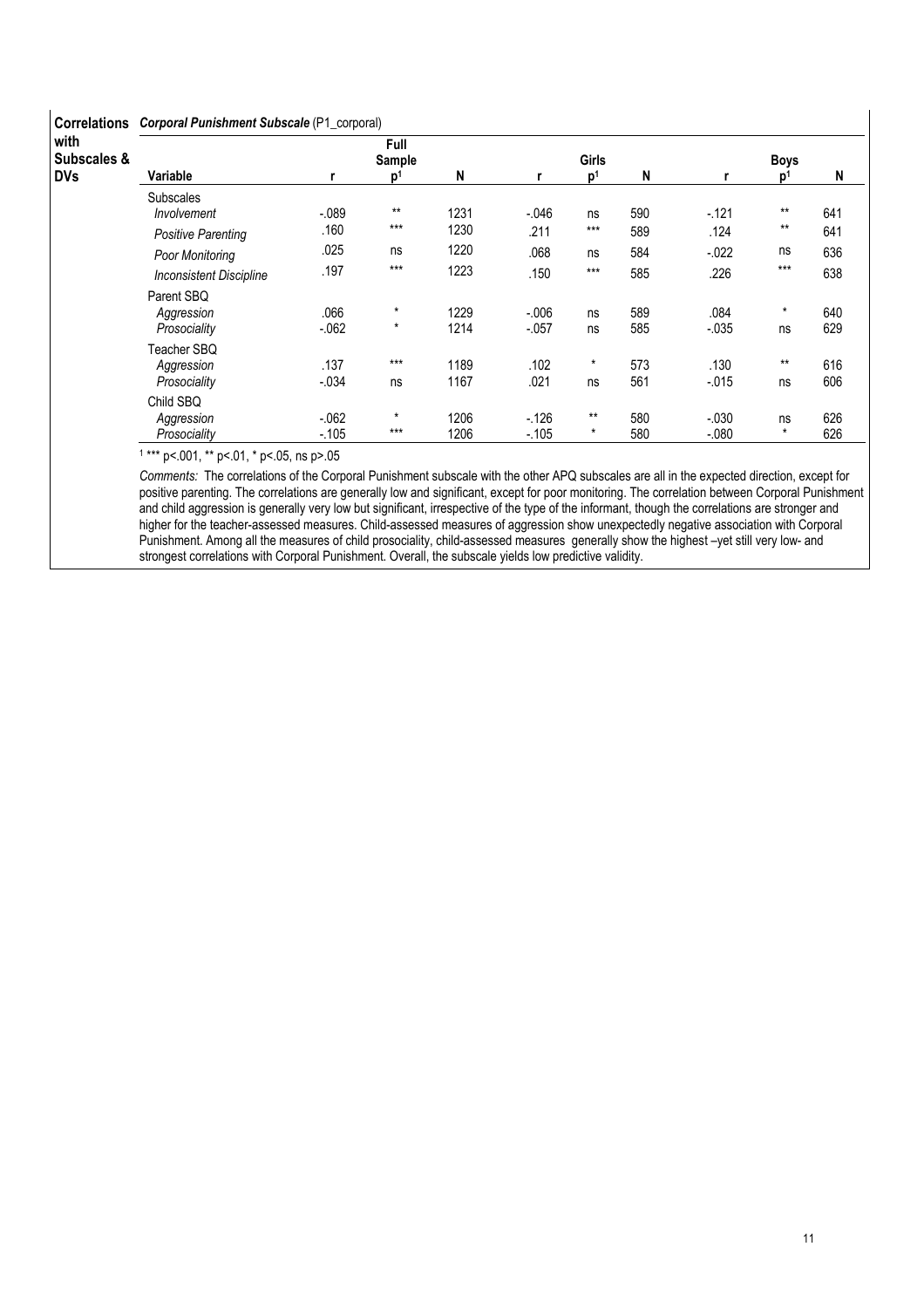|                                         |                             | Alabama Parenting Questionnaire - Subscale "Other Discipline"               |              |                 |              |              |                                                                     |                                                                                       |              |              |                 |
|-----------------------------------------|-----------------------------|-----------------------------------------------------------------------------|--------------|-----------------|--------------|--------------|---------------------------------------------------------------------|---------------------------------------------------------------------------------------|--------------|--------------|-----------------|
| Variable                                | $\bullet$                   | 5-point Likert scale                                                        |              |                 |              |              |                                                                     |                                                                                       |              |              |                 |
| <b>Values</b>                           | 1-                          | never                                                                       |              |                 |              |              |                                                                     |                                                                                       |              |              |                 |
|                                         | $2-$                        | almost never                                                                |              |                 |              |              |                                                                     |                                                                                       |              |              |                 |
|                                         | 3-                          | sometimes                                                                   |              |                 |              |              |                                                                     |                                                                                       |              |              |                 |
|                                         | 4-<br>often                 |                                                                             |              |                 |              |              |                                                                     |                                                                                       |              |              |                 |
|                                         | 5-                          | always                                                                      |              |                 |              |              |                                                                     |                                                                                       |              |              |                 |
|                                         | $7-$                        | Does not apply (MISSING)                                                    |              |                 |              |              |                                                                     |                                                                                       |              |              |                 |
|                                         | 8-<br>9-                    | Don't know/ Can't remember (MISSING)<br>No answer/ Answer refused (MISSING) |              |                 |              |              |                                                                     |                                                                                       |              |              |                 |
|                                         |                             |                                                                             |              |                 |              |              |                                                                     |                                                                                       |              |              |                 |
| Variable<br>Wording &                   | Variable Name               | Label                                                                       |              | Wording         |              |              |                                                                     |                                                                                       |              |              | Missings (%)    |
| Case                                    | V4210_35                    | Other Discipline 1                                                          |              |                 |              |              |                                                                     | You take away privileges or money from <childname> as a punishment</childname>        |              |              | 12<br>$(1.0\%)$ |
| <b>Summary</b>                          | V4210_36                    | Other Discipline 2                                                          |              |                 |              |              | You send <childname> to his/her room as a punishment</childname>    |                                                                                       |              |              | 11<br>(0.9%     |
|                                         | V4210_37                    | Other Discipline 3                                                          |              |                 |              |              |                                                                     | You yell or scream at <childname> when he/she had done something wrong</childname>    |              |              | $(0.6\%)$       |
|                                         | V4210_38                    | Other Discipline 4                                                          |              | misbehaves      |              |              |                                                                     | Calmly explain to <childname> why his/her behaviour was wrong when he/she</childname> |              |              | $(0.7\%)$       |
|                                         | V4210_39                    | Other Discipline 5                                                          |              |                 |              |              |                                                                     | Use time out, that is make him/her sit or stand in a corner, as a punishment          |              |              | 10<br>$(0.8\%)$ |
|                                         | V4210_40                    | Other Discipline 6                                                          |              |                 |              |              | You give extra <childname> extra chores as a punishment</childname> |                                                                                       |              |              | 11<br>(0.9%     |
|                                         | Total N = 1237              |                                                                             |              |                 |              |              |                                                                     |                                                                                       |              |              |                 |
|                                         | Variable                    |                                                                             |              | Standard        |              |              |                                                                     |                                                                                       |              |              |                 |
| <b>Descriptive</b><br><b>Statistics</b> | Name                        | Label                                                                       | Mean         | Deviation       | Min.         | Max.         | <b>Skewness</b>                                                     | Kurtosis                                                                              |              |              |                 |
|                                         | V4210 35                    | Other Discipline 1                                                          | 2.61         | 1.05            | 1.00         | 5.00         | $-081$                                                              | $-581$                                                                                |              |              |                 |
|                                         | V4210_36                    | Other Discipline 2                                                          | 2.56         | .996            | 1.00         | 5.00         | $-103$                                                              | $-496$                                                                                |              |              |                 |
|                                         | V4210_37<br>V4210_38        | Other Discipline 3<br>Other Discipline 4                                    | 2.81<br>4.05 | .806<br>.779    | 1.00<br>1.00 | 5.00<br>5.00 | $-124$<br>$-554$                                                    | .673<br>.347                                                                          |              |              |                 |
|                                         | V4210_39                    | Other Discipline 5                                                          | 1.46         | .857            | 1.00         | 5.00         | 1.69                                                                | 1.72                                                                                  |              |              |                 |
|                                         | V4210_40                    | Other Discipline 6                                                          | 1.69         | .973            | 1.00         | 5.00         | 1.12                                                                | .109                                                                                  |              |              |                 |
| <b>Sum Index</b>                        |                             | Other Discipline: (V4210_35)                                                |              |                 |              |              |                                                                     |                                                                                       |              |              |                 |
| <b>Descriptive</b>                      |                             |                                                                             |              | <b>Standard</b> |              |              | Skew-                                                               |                                                                                       |              | <b>ANOVA</b> |                 |
| <b>Statistics</b>                       | Group                       | N                                                                           | Mean         | Deviation       | Min.         | Max.         | ness                                                                | Kurtosis                                                                              | df           | F            | p               |
|                                         | Full sample                 | 1225                                                                        | 2.61         | 1.05            | 1.00         | 5.00         | $-081$                                                              | $-581$                                                                                |              |              |                 |
|                                         | Gender                      |                                                                             |              |                 |              |              |                                                                     |                                                                                       | $\mathbf{1}$ | 19.13        | .000            |
|                                         | Girls                       | 587                                                                         | 2.48         | 1.06            | 1.00         | 5.00         | .035                                                                | $-711$                                                                                |              |              |                 |
|                                         | Boys                        | 638                                                                         | 2.74         | 1.03            | 1.00         | 5.00         | $-180$                                                              | $-377$                                                                                |              |              |                 |
|                                         | Treatment                   |                                                                             |              |                 |              |              |                                                                     |                                                                                       | 3            | .708         | .547            |
|                                         | Control                     | 326                                                                         | 2.68         | 1.03            | 1.00         | 5.00         | $-112$                                                              | $-372$                                                                                |              |              |                 |
|                                         | Triple P                    | 300                                                                         | 2.57         | 1.07            | 1.00         | 5.00         | $-0.085$                                                            | $-682$                                                                                |              |              |                 |
|                                         | <b>PATHS</b><br>Combination | 338                                                                         | 2.58         | 1.02            | 1.00         | 5.00         | $-0.057$                                                            | $-496$                                                                                |              |              |                 |
|                                         |                             | 261                                                                         | 2.62         | 1.10            | 1.00         | 5.00         | $-065$                                                              | $-760$                                                                                |              |              |                 |
|                                         | Language                    |                                                                             | 2.64         | .982            |              |              |                                                                     |                                                                                       | 8            | 4.74         | .000            |
|                                         | German<br>Albanian          | 801<br>74                                                                   | 2.74         | 1.26            | 1.00<br>1.00 | 5.00<br>5.00 | $-171$<br>.166                                                      | - 493<br>$-711$                                                                       |              |              |                 |
|                                         | Bos./Cro./ Serb.            | 90                                                                          | 2.80         | 1.06            | 1.00         | 5.00         | $-451$                                                              | $-326$                                                                                |              |              |                 |
|                                         | English                     | 24                                                                          | 2.00         | 1.29            | 1.00         | 4.00         | .670                                                                | $-1.41$                                                                               |              |              |                 |
|                                         | Italian                     | 18                                                                          | 2.11         | 1.18            | 1.00         | 5.00         | .722                                                                | .082                                                                                  |              |              |                 |
|                                         | Portuguese                  | 77                                                                          | 2.43         | 1.24            | 1.00         | 5.00         | .317                                                                | $-840$                                                                                |              |              |                 |
|                                         | Spanish                     | 51                                                                          | 3.06         | 1.10            | 1.00         | 5.00         | $-027$                                                              | $-261$                                                                                |              |              |                 |
|                                         | Tamil                       | 48                                                                          | 2.23         | .994            | 1.00         | 4.00         | $-215$                                                              | $-1.55$                                                                               |              |              |                 |
|                                         | Turkish                     | 42                                                                          | 2.36         | .983            | 1.00         | 4.00         | $-468$                                                              | $-1.34$                                                                               |              |              |                 |

Comments: The results of the ANOVA are highly significant for the gender groups (F(1,1223) =19.13, p<.001) and the language groups  $(F(8, 1216) = 4.74, p < 001)$ . ANOVA yielded no significant results for the treatment groups  $(F(3, 1221) = 708, p > 05)$ .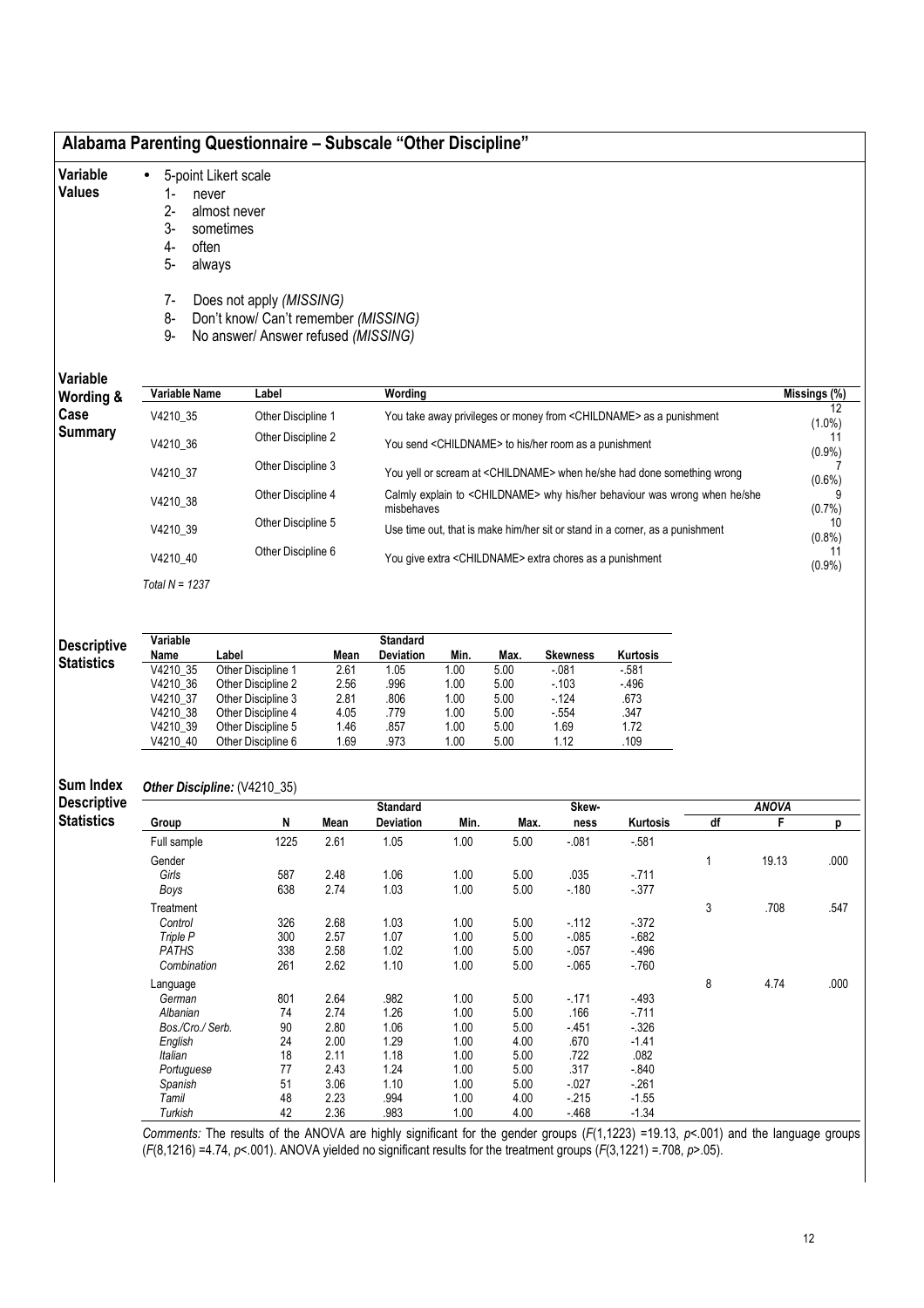## Correlations Other Discipline: (V4210\_35)

|                                |          | Full           |      |          |                |     |         |             |     |
|--------------------------------|----------|----------------|------|----------|----------------|-----|---------|-------------|-----|
|                                |          | Sample         |      |          | <b>Girls</b>   |     |         | <b>Boys</b> |     |
| Variable                       | r        | $\mathbf{D}^1$ | N    | r        | p <sup>1</sup> | N   | r       | 'n          | N   |
| <b>Subscales</b>               |          |                |      |          |                |     |         |             |     |
| Involvement                    | .010     | ns             | 1225 | $-0.032$ | ns             | 587 | .053    | ns          | 638 |
| <b>Positive Parenting</b>      | .109     | $***$          | 1224 | .075     | ns             | 586 | .142    | $***$       | 638 |
| Poor Monitoring                | .034     | ns             | 1215 | .013     | ns             | 581 | .027    | ns          | 634 |
| <b>Inconsistent Discipline</b> | .108     | $***$          | 1220 | .120     | $***$          | 583 | .087    | $\star$     | 637 |
| Corporal Punishment            | .078     | $***$          | 1225 | .069     | ns             | 587 | .062    | ns          | 638 |
| Parent SBQ                     |          |                |      |          |                |     |         |             |     |
| Aggression                     | .096     | $***$          | 1223 | .076     | ns             | 586 | .081    | $\star$     | 637 |
| Prosociality                   | .006     | ns             | 1208 | $-.021$  | ns             | 582 | .069    | ns          | 626 |
| Teacher SBQ                    |          |                |      |          |                |     |         |             |     |
| Aggression                     | .142     | $***$          | 1183 | .157     | $***$          | 570 | .101    | $\star$     | 613 |
| Prosociality                   | $-0.072$ | $^\star$       | 1161 | $-.054$  | ns             | 558 | $-024$  | ns          | 603 |
| Child SBQ                      |          |                |      |          |                |     |         |             |     |
| Aggression                     | .045     | ns             | 1200 | .001     | ns             | 577 | .066    | ns          | 623 |
| Prosociality                   | $-.037$  | ns             | 1200 | $-.003$  | ns             | 577 | $-.030$ | ns          | 623 |

1 \*\*\* p<.001, \*\* p<.01, \* p<.05, ns p>.05

Comments: This single item is significantly and positively correlated with the three APQ subscales (Positive Parenting, Inconsistent Discipline, and Corporal Punishment). The correlations between this item and child aggression is very low and significant only when the informant is the parent or the teacher. The item is not correlated with the child prosociality.

#### Sum Index Other Discipline: (V4210\_36)

Descriptive **Statistics** 

|                  |      |      | <b>Standard</b>  |                         |      | Skew-    |          |    | <b>ANOVA</b> |      |
|------------------|------|------|------------------|-------------------------|------|----------|----------|----|--------------|------|
| Group            | N    | Mean | <b>Deviation</b> | Min.                    | Max. | ness     | Kurtosis | df | F            | p    |
| Full sample      | 1226 | 2.56 | .996             | $\overline{\mathbf{A}}$ | 5    | $-103$   | $-496$   |    |              |      |
| Gender           |      |      |                  |                         |      |          |          |    | 7.97         | .005 |
| Girls            | 587  | 2.47 | 1.01             |                         | 5    | $-022$   | $-585$   |    |              |      |
| Boys             | 639  | 2.63 | .975             |                         | 5    | $-171$   | $-370$   |    |              |      |
| Treatment        |      |      |                  |                         |      |          |          | 3  | 1.04         | .374 |
| Control          | 325  | 2.57 | .942             |                         | 5    | $-290$   | $-533$   |    |              |      |
| Triple P         | 300  | 2.48 | .990             |                         | 5    | $-0.026$ | $-432$   |    |              |      |
| <b>PATHS</b>     | 340  | 2.62 | .978             |                         | 5    | $-170$   | $-409$   |    |              |      |
| Combination      | 261  | 2.54 | 1.09             |                         | 5    | .058     | $-619$   |    |              |      |
| Language         |      |      |                  |                         |      |          |          | 8  | 7.09         | .000 |
| German           | 801  | 2.63 | .907             |                         | 5    | $-214$   | $-191$   |    |              |      |
| Albanian         | 75   | 2.25 | 1.13             |                         | 5    | .408     | $-777$   |    |              |      |
| Bos./Cro./ Serb. | 90   | 2.63 | 1.07             |                         | 5    | $-129$   | $-541$   |    |              |      |
| English          | 24   | 2.29 | 1.12             |                         | 4    | $-0.031$ | $-1.54$  |    |              |      |
| Italian          | 18   | 2.72 | 1.36             |                         | 5    | .097     | $-1.03$  |    |              |      |
| Portuguese       | 77   | 1.86 | .969             |                         | 4    | .561     | $-1.16$  |    |              |      |
| Spanish          | 51   | 2.76 | 1.23             |                         | 5    | $-071$   | $-0.805$ |    |              |      |
| Tamil            | 48   | 2.58 | 1.11             |                         | 5    | .025     | $-197$   |    |              |      |
| Turkish          | 42   | 2.60 | 1.01             |                         | 5    | $-420$   | $-267$   |    |              |      |

Comments: The results of the ANOVA are highly significant for the gender groups  $(F(1, 1224) = 7.97, p < 0.01)$  and the language groups  $(F(8,1217) = 7.09, p < 001)$ . ANOVA yielded no significant results for the treatment groups  $(F(3,1212) = 1.04, p > 05)$ .

## Correlations Other Discipline: (V4210\_36)

| with                   |                                |      | Full           |      |      |                |     |      |             |     |
|------------------------|--------------------------------|------|----------------|------|------|----------------|-----|------|-------------|-----|
| <b>Subscales &amp;</b> |                                |      | Sample         |      |      | Girls          |     |      | <b>Boys</b> |     |
| <b>DVs</b>             | Variable                       |      | $\mathbf{D}^1$ | N    |      | n <sup>1</sup> | N   |      | n           | N   |
|                        | <b>Subscales</b>               |      |                |      |      |                |     |      |             |     |
|                        | Involvement                    | .056 | ns             | 1226 | .054 | ns             | 587 | .060 | ns          | 639 |
|                        | Positive Parenting             | .040 | ns             | 1225 | .030 | ns             | 586 | .050 | ns          | 639 |
|                        | Poor Monitoring                | .115 | $***$          | 1216 | .157 | $***$          | 581 | .070 | ns          | 635 |
|                        | <b>Inconsistent Discipline</b> | .132 | $***$          | 1222 | .144 | $***$          | 585 | .114 | $***$       | 637 |
|                        | Corporal Punishment            | .129 | $***$          | 1226 | .138 | $***$          | 587 | .110 | $***$       | 639 |
|                        | Parent SBQ                     |      |                |      |      |                |     |      |             |     |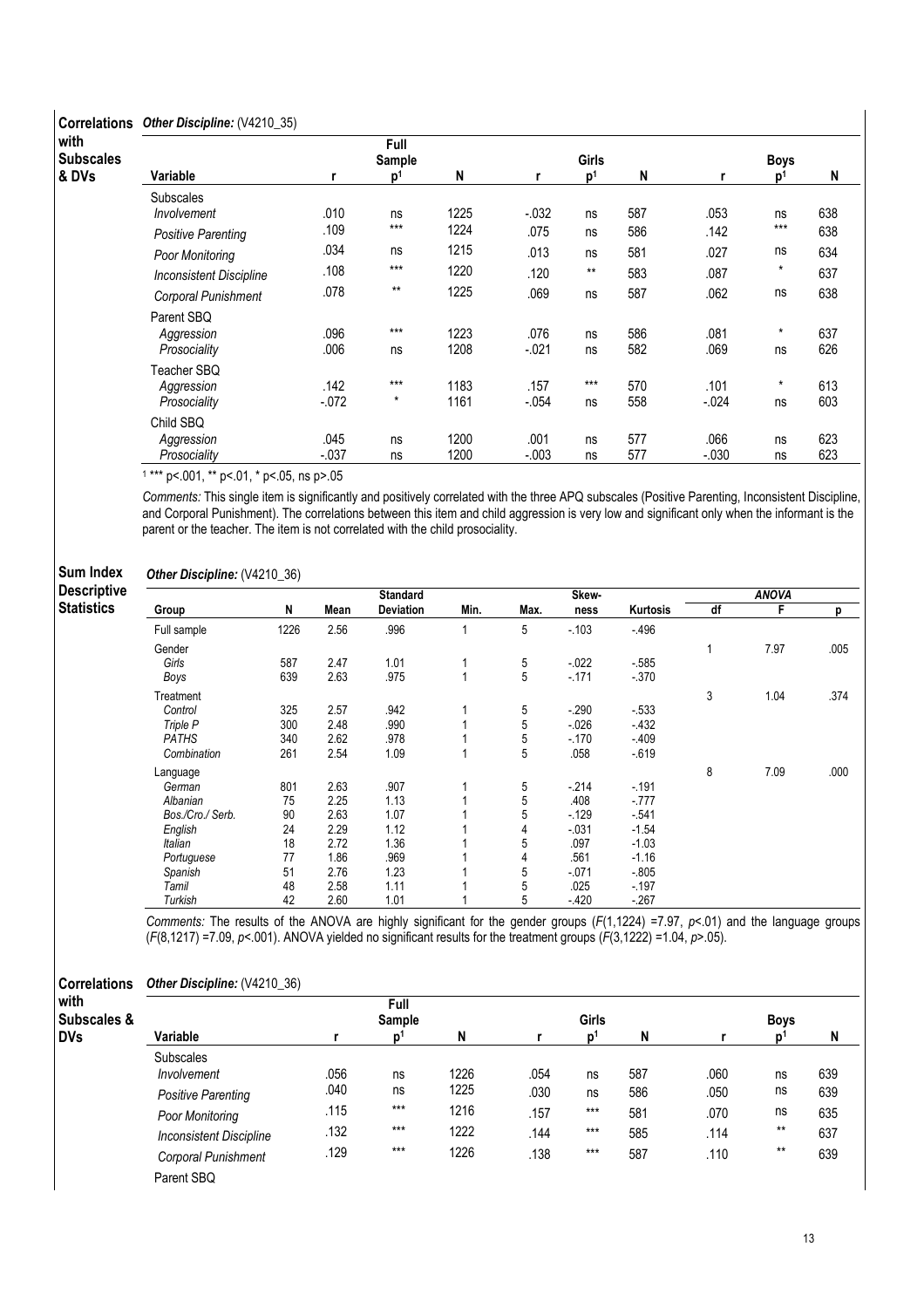| Aggression<br>Prosociality                | .182<br>$-.009$ | $***$<br>ns | 1225<br>1210 | .199<br>$-.037$ | $***$<br>ns    | 586<br>582 | .152<br>.040    | ***<br>ns | 639<br>628 |
|-------------------------------------------|-----------------|-------------|--------------|-----------------|----------------|------------|-----------------|-----------|------------|
| Teacher SBQ<br>Aggression<br>Prosociality | .090<br>$-.029$ | $***$<br>ns | 1184<br>1162 | .084<br>$-.055$ | $^\star$<br>ns | 570<br>558 | .075<br>.037    | ns<br>ns  | 614<br>604 |
| Child SBQ<br>Aggression<br>Prosociality   | .045<br>$-.029$ | ns<br>ns    | 1201<br>1201 | .024<br>$-.036$ | ns<br>ns       | 577<br>577 | .054<br>$-.005$ | ns<br>ns  | 624<br>624 |

Comments: This item is positively and significantly correlated with the three negative APQ subscales (Poor Monitoring, Inconsistent Discipline, and Corporal Punishment). The correlations between this item and child aggression is very low and significant only when the informant is the parent or the teacher. The item is not correlated with child prosociality.

#### Sum Index Other Discipline: (V4210\_37)

**Descriptive Statistics** 

|                  |      |      | <b>Standard</b>  |      |            | Skew-   |          |    | <b>ANOVA</b> |      |
|------------------|------|------|------------------|------|------------|---------|----------|----|--------------|------|
| Group            | N    | Mean | <b>Deviation</b> | Min. | Max.       | ness    | Kurtosis | df | F            | D    |
| Full sample      | 1230 | 2.81 | .806             |      | 5          | $-124$  | .673     |    |              |      |
| Gender           |      |      |                  |      |            |         |          |    | 3.94         | .047 |
| Girls            | 589  | 2.76 | .792             |      | 5          | $-287$  | .548     |    |              |      |
| Boys             | 641  | 2.85 | .817             |      | $\sqrt{5}$ | .003    | .732     |    |              |      |
| Treatment        |      |      |                  |      |            |         |          | 3  | 2.40         | .066 |
| Control          | 326  | 2.86 | .809             |      | 5          | $-164$  | .914     |    |              |      |
| Triple P         | 301  | 2.72 | .850             |      | 5          | $-111$  | .429     |    |              |      |
| <b>PATHS</b>     | 340  | 2.86 | .738             |      | 5          | .003    | .520     |    |              |      |
| Combination      | 263  | 2.78 | .828             |      | 5          | $-129$  | .756     |    |              |      |
| Language         |      |      |                  |      |            |         |          | 8  | 7.04         | .000 |
| German           | 806  | 2.70 | .753             |      | 5          | $-204$  | .327     |    |              |      |
| Albanian         | 75   | 3.04 | 1.03             |      | 5          | $-0.06$ | .206     |    |              |      |
| Bos./Cro./ Serb. | 90   | 3.11 | .678             |      | 5          | $-138$  | 3.31     |    |              |      |
| English          | 24   | 3.00 | .659             |      | 4          | $-.993$ | 3.14     |    |              |      |
| Italian          | 18   | 3.44 | 1.04             |      | 5          | $-361$  | .547     |    |              |      |
| Portuguese       | 77   | 3.00 | .874             |      | 5          | $-243$  | .643     |    |              |      |
| Spanish          | 51   | 2.92 | 1.02             |      | 5          | $-194$  | .083     |    |              |      |
| Tamil            | 47   | 2.96 | .779             |      | 5          | $-213$  | 2.64     |    |              |      |
| Turkish          | 42   | 2.86 | .718             |      | 4          | $-1.44$ | 2.66     |    |              |      |

Comments: The results of the ANOVA are moderately significant for the gender groups  $(F(1.1228) = 3.94, p < 0.05)$  and highly significant for the language groups (F(8,1221) =7.04, p<.001). ANOVA yielded no significant results for the treatment groups (F(3,1226) =2.40, p>.05).

## Correlations Other Discipline: (V4210\_37)

| with<br>Subscales & |                                 |          | Full<br>Sample |      |          | Girls          |     |         | <b>Boys</b>    |     |
|---------------------|---------------------------------|----------|----------------|------|----------|----------------|-----|---------|----------------|-----|
| DVs                 | Variable                        |          | p <sup>1</sup> | N    | r        | p <sup>1</sup> | N   |         | D <sup>1</sup> | N   |
|                     | <b>Subscales</b><br>Involvement | $-.061$  | $\star$        | 1230 | $-0.013$ | ns             | 589 | $-.102$ | $\star$        | 641 |
|                     | Positive Parenting              | .083     | $***$          | 1229 | .064     | ns             | 588 | .101    | $\star$        | 641 |
|                     | Poor Monitoring                 | .062     | $\star$        | 1219 | .016     | ns             | 583 | .087    | $\star$        | 636 |
|                     | <b>Inconsistent Discipline</b>  | .287     | $***$          | 1222 | .294     | $***$          | 584 | .278    | $***$          | 638 |
|                     | Corporal Punishment             | .336     | $***$          | 1230 | .331     | $***$          | 589 | .334    | $***$          | 641 |
|                     | Parent SBQ                      |          |                |      |          |                |     |         |                |     |
|                     | Aggression                      | .178     | $***$          | 1228 | .141     | $***$          | 588 | .195    | $***$          | 640 |
|                     | Prosociality                    | $-0.075$ | $***$          | 1213 | $-067$   | ns             | 584 | $-068$  | ns             | 629 |
|                     | Teacher SBQ                     |          |                |      |          |                |     |         |                |     |
|                     | Aggression                      | .067     | $\star$        | 1188 | .014     | ns             | 572 | .087    | $\star$        | 616 |
|                     | Prosociality                    | $-0.032$ | ns             | 1166 | .023     | ns             | 560 | $-.043$ | ns             | 606 |
|                     | Child SBQ                       |          |                |      |          |                |     |         |                |     |
|                     | Aggression                      | .024     | ns             | 1205 | .039     | ns             | 579 | .004    | ns             | 626 |
|                     | Prosociality                    | $-0.019$ | ns             | 1205 | $-.050$  | ns             | 579 | .018    | ns             | 626 |

1 \*\*\* p<.001, \*\* p<.01, \* p<.05, ns p>.05

Comments: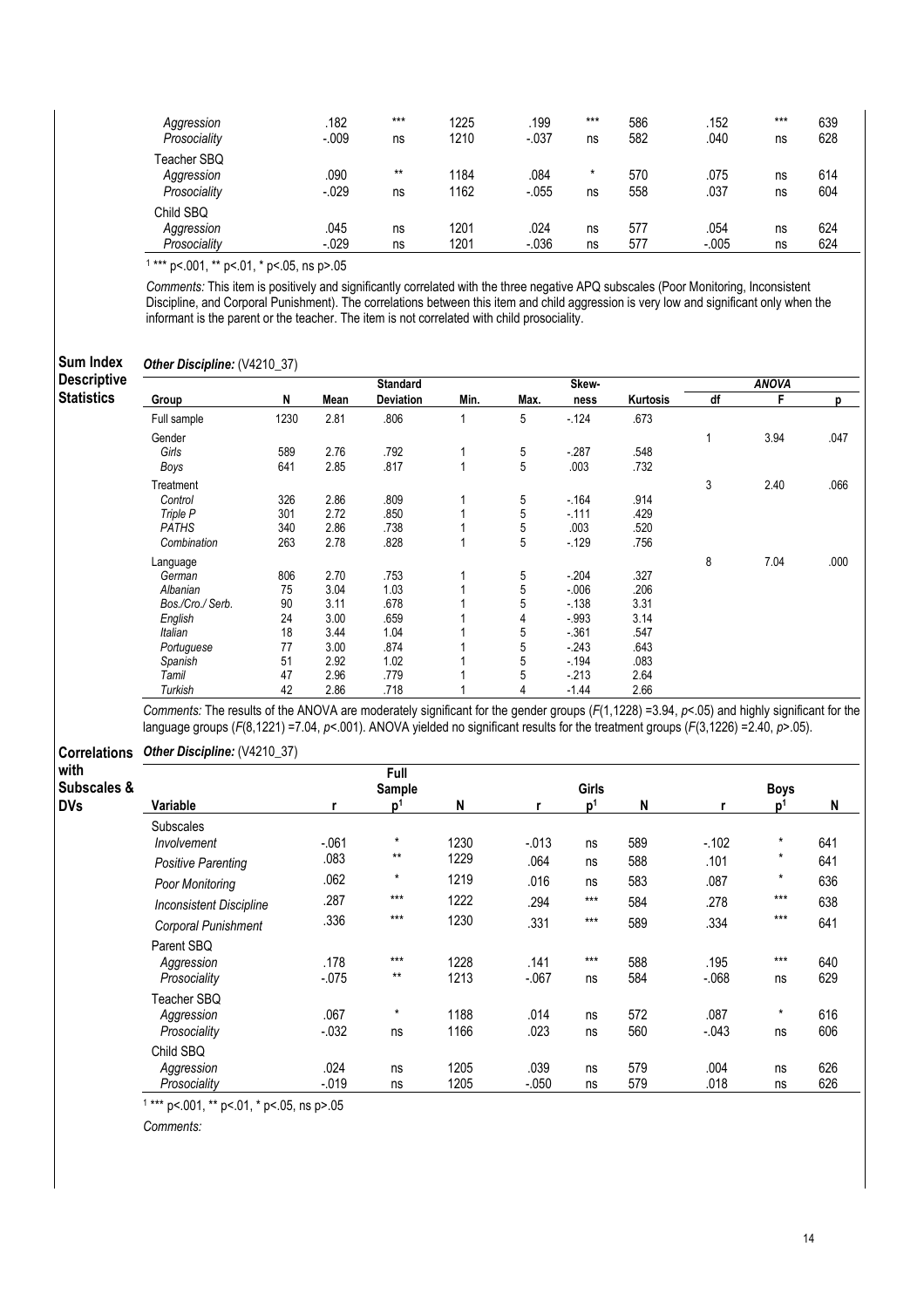#### Sum Index Other Discipline: (V4210\_38)

**Descriptive Statistics** 

with

**DVs** 

|                  |      |      | <b>Standard</b>  |                |             | Skew-   |          | <b>ANOVA</b> |       |      |  |
|------------------|------|------|------------------|----------------|-------------|---------|----------|--------------|-------|------|--|
| Group            | N    | Mean | <b>Deviation</b> | Min.           | Max.        | ness    | Kurtosis | df           | F     | р    |  |
| Full sample      | 1228 | 4.05 | .779             | $\overline{ }$ | 5           | $-554$  | .347     |              |       |      |  |
| Gender           |      |      |                  |                |             |         |          | 1            | 6.32  | .012 |  |
| Girls            | 590  | 4.11 | .747             |                | 5           | $-448$  | $-046$   |              |       |      |  |
| Boys             | 638  | 4.00 | .804             |                | 5           | $-612$  | .537     |              |       |      |  |
| Treatment        |      |      |                  |                |             |         |          | 3            | 1.83  | .140 |  |
| Control          | 327  | 4.01 | .814             |                | 5           | $-641$  | .598     |              |       |      |  |
| Triple P         | 300  | 4.04 | .796             |                | 5           | $-512$  | .201     |              |       |      |  |
| <b>PATHS</b>     | 338  | 4.02 | .741             |                | 5           | $-430$  | .199     |              |       |      |  |
| Combination      | 263  | 4.15 | .760             |                | 5           | $-624$  | .331     |              |       |      |  |
| Language         |      |      |                  |                |             |         |          | 8            | 14.86 | .000 |  |
| German           | 803  | 3.90 | .693             |                | 5           | $-430$  | .786     |              |       |      |  |
| Albanian         | 75   | 4.45 | .977             |                | $\mathbf 5$ | $-1.74$ | 2.54     |              |       |      |  |
| Bos./Cro./ Serb. | 90   | 4.24 | .783             | 3              | 5           | $-463$  | $-1.22$  |              |       |      |  |
| English          | 24   | 4.08 | .830             | 3              | 5           | $-164$  | $-1.53$  |              |       |      |  |
| Italian          | 18   | 4.17 | .786             | 3              | 5           | $-318$  | $-1.24$  |              |       |      |  |
| Portuguese       | 77   | 4.62 | .689             | 2              | 5           | $-1.82$ | 2.71     |              |       |      |  |
| Spanish          | 51   | 4.08 | .977             |                | 5           | $-1.10$ | 1.02     |              |       |      |  |
| Tamil            | 48   | 4.42 | .679             | 3              | 5           | $-749$  | $-519$   |              |       |      |  |
| Turkish          | 42   | 4.19 | .943             |                | 5           | $-1.13$ | 1.42     |              |       |      |  |

Comments: The results of the ANOVA are moderately significant for the gender groups ( $F(1,1226) = 6.32$ ,  $p < .05$ ) and highly significant for the language groups (F(8,1219) =14.86, p<.001). ANOVA yielded no significant results for the treatment groups (F(3,1224) =1.83, p>.05).

#### **Correlations** Other Discipline: (V4210\_38)

| with<br>Subscales & |                                           |                  |                | <b>Girls</b> |                      |                | <b>Boys</b> |                      |                |            |
|---------------------|-------------------------------------------|------------------|----------------|--------------|----------------------|----------------|-------------|----------------------|----------------|------------|
| <b>DVs</b>          | Variable                                  | r                | p <sup>1</sup> | N            |                      | $\mathbf{D}^1$ | N           | r                    | p <sup>1</sup> | N          |
|                     | <b>Subscales</b><br>Involvement           | .169             | $***$          | 1227         | .166                 | $***$          | 589         | .171                 | $***$          | 638        |
|                     | <b>Positive Parenting</b>                 | .238             | $***$          | 1226         | .207                 | $***$          | 588         | .267                 | $***$          | 638        |
|                     | Poor Monitoring                           | $-197$           | $***$          | 1216         | $-201$               | $***$          | 583         | $-184$               | $***$          | 633        |
|                     | <b>Inconsistent Discipline</b>            | $-208$           | $***$          | 1221         | $-230$               | $***$          | 585         | $-185$               | $***$          | 636        |
|                     | Corporal Punishment                       | $-0.042$         | ns             | 1227         | $-0.019$             | ns             | 589         | $-0.044$             | ns             | 638        |
|                     | Parent SBQ<br>Aggression<br>Prosociality  | $-238$<br>.185   | $***$<br>$***$ | 1225<br>1210 | $-226$<br>.199       | $***$<br>$***$ | 588<br>584  | $-233$<br>.158       | $***$<br>$***$ | 637<br>626 |
|                     | Teacher SBQ<br>Aggression<br>Prosociality | .012<br>.003     | ns<br>ns       | 1186<br>1164 | .103<br>$-.021$      | $\star$<br>ns  | 573<br>561  | $-0.024$<br>$-0.019$ | ns<br>ns       | 613<br>603 |
|                     | Child SBQ<br>Aggression<br>Prosociality   | $-069$<br>$-026$ | $\star$<br>ns  | 1203<br>1203 | $-0.038$<br>$-0.086$ | ns<br>$^\star$ | 580<br>580  | $-.084$<br>$-.004$   | $\star$<br>ns  | 623<br>623 |

1 \*\*\* p<.001, \*\* p<.01, \* p<.05, ns p>.05

Comments: This item is positively correlated with the two positve APQ subscales and negatively correlated with the negative subscales. The correlations are low and significant, except for the corporal punishment. Parent-reported child aggression yields the highest and the strongest correlations with the expected sign. The item is also significantly corrrelated with the child prosociality but only when the informant is the parent.

#### Sum Index Other Discipline: (V4210\_39)

| <b>Descriptive</b> |             |      |      | <b>Standard</b>  |      |      | Skew- |          |    | <b>ANOVA</b> |      |
|--------------------|-------------|------|------|------------------|------|------|-------|----------|----|--------------|------|
| <b>Statistics</b>  | Group       | N    | Mean | <b>Deviation</b> | Min. | Max. | ness  | Kurtosis | df |              |      |
|                    | Full sample | 1227 | 1.46 | .857             |      | 5    | 1.69  | 1.72     |    |              |      |
|                    | Gender      |      |      |                  |      |      |       |          |    | 4.38         | .037 |
|                    | Girls       | 589  | 1.40 | .812             |      | 5    | 1.80  | 1.96     |    |              |      |
|                    | Boys        | 638  | 1.50 | .894             |      | 5    | 1.59  | 1.48     |    |              |      |
|                    | Treatment   |      |      |                  |      |      |       |          | ◠  | .880         | .451 |
|                    | Control     | 326  | 1.41 | .782             |      | 4    | 1.66  | 1.34     |    |              |      |
|                    | Triple P    | 300  | 1.42 | .816             |      | 4    | 1.64  | 1.21     |    |              |      |
|                    | PATHS       | 339  | 1.50 | .934             |      | 5    | 1.77  | 2.19     |    |              |      |
|                    | Combination | 262  | 1.49 | .887             |      | 5    | 1.55  | 1.16     |    |              |      |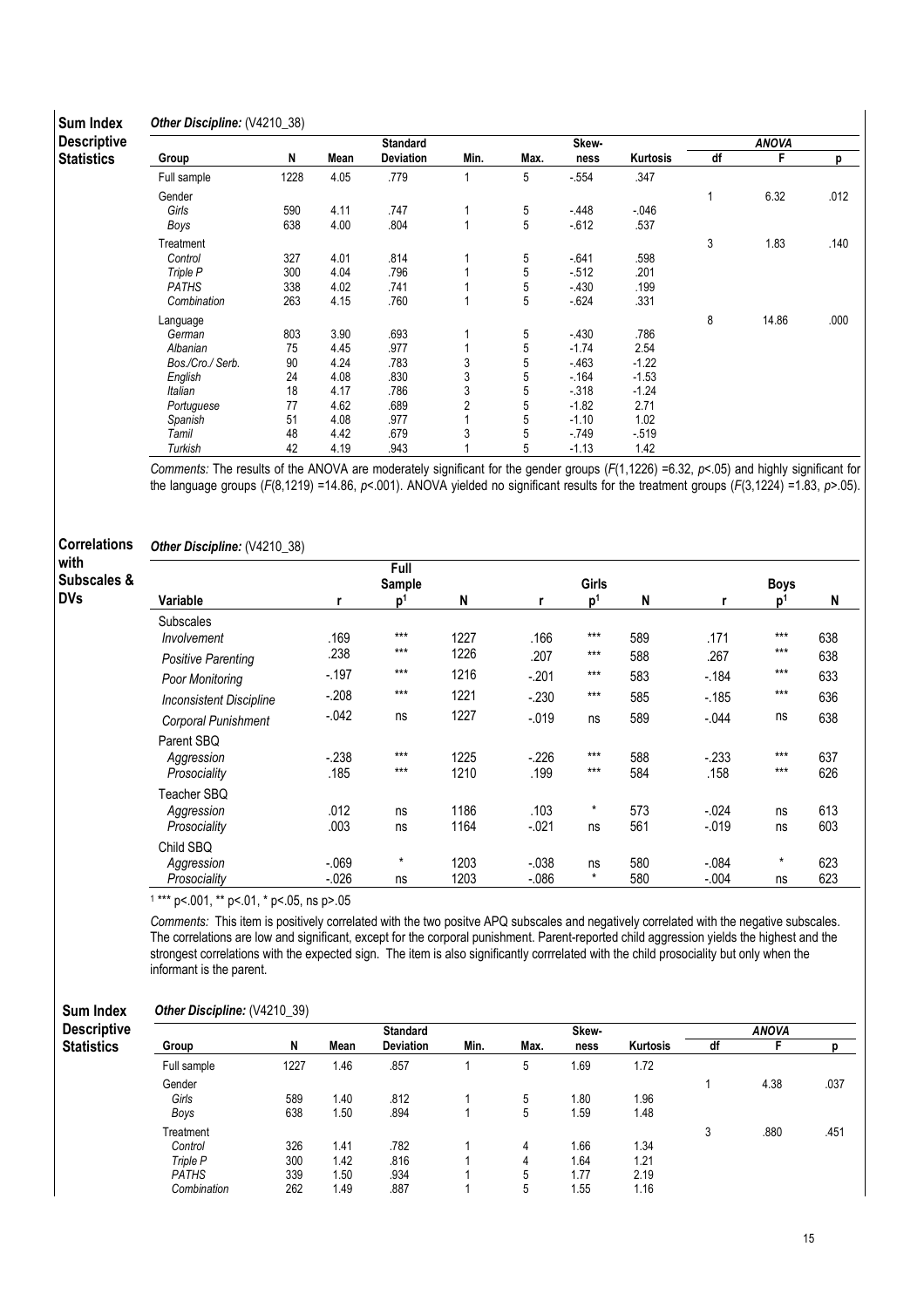| Language         |     |      |      |   |        |          | 14.66 | .000 |
|------------------|-----|------|------|---|--------|----------|-------|------|
| German           | 803 | 1.45 | .844 | 5 | 1.69   | 1.69     |       |      |
| Albanian         | 75  | 1.41 | .773 | 3 | 1.47   | .354     |       |      |
| Bos./Cro./ Serb. | 90  | 1.32 | .776 |   | 2.16   | 3.21     |       |      |
| English          | 24  | 1.96 | 1.20 | 5 | .916   | $-0.075$ |       |      |
| <b>Italian</b>   | 18  | 2.06 | 1.26 | 5 | .879   | $-122$   |       |      |
| Portuguese       |     | 1.19 | .514 | 3 | 2.66   | 6.16     |       |      |
| Spanish          | 51  | 1.08 | .392 | 3 | 4.89   | 22.83    |       |      |
| Tamil            | 47  | 2.47 | 1.08 | 5 | $-184$ | $-0.838$ |       |      |
| Turkish          | 42  | 1.14 | .521 |   | 3.45   | 10.42    |       |      |

Comments: The results of the ANOVA are moderately significant for the gender groups  $(F(1, 1225) = 4.38, p < 0.05)$  and highly significant for the language groups ( $F(8,1218) = 14.66$ ,  $p < .001$ ). ANOVA yielded no significant results for the treatment groups ( $F(3,1223) = .880$ ,  $p > .05$ ).

#### **Correlations** Other Discipline: (V4210\_39)

with Subscales

& DVs

|                                |          | Full           |      |         |                |     |             |                |     |  |
|--------------------------------|----------|----------------|------|---------|----------------|-----|-------------|----------------|-----|--|
|                                | Sample   |                |      |         | Girls          |     | <b>Boys</b> |                |     |  |
| Variable                       | r        | p <sup>1</sup> | N    | r       | p <sup>1</sup> | N   | r           | $\mathbf{D}^1$ | N   |  |
| <b>Subscales</b>               |          |                |      |         |                |     |             |                |     |  |
| Involvement                    | .065     | $\star$        | 1227 | .137    | $***$          | 589 | .007        | ns             | 638 |  |
| <b>Positive Parenting</b>      | .053     | ns             | 1226 | .121    | $***$          | 588 | $-.004$     | ns             | 638 |  |
| Poor Monitoring                | .061     | $\star$        | 1217 | .030    | ns             | 583 | .072        | ns             | 634 |  |
| <b>Inconsistent Discipline</b> | .092     | $***$          | 1220 | .037    | ns             | 584 | .132        | $***$          | 636 |  |
| Corporal Punishment            | .153     | $***$          | 1227 | .128    | $***$          | 589 | .160        | $***$          | 638 |  |
| Parent SBQ                     |          |                |      |         |                |     |             |                |     |  |
| Aggression                     | .151     | $***$          | 1225 | .140    | $***$          | 588 | .146        | $***$          | 637 |  |
| Prosociality                   | .011     | ns             | 1210 | .051    | ns             | 584 | .001        | ns             | 626 |  |
| Teacher SBQ                    |          |                |      |         |                |     |             |                |     |  |
| Aggression                     | .035     | ns             | 1185 | .048    | ns             | 572 | .009        | ns             | 613 |  |
| Prosociality                   | $-.047$  | ns             | 1163 | $-0.08$ | ns             | 560 | $-.045$     | ns             | 603 |  |
| Child SBQ                      |          |                |      |         |                |     |             |                |     |  |
| Aggression                     | $-0.009$ | ns             | 1202 | .013    | ns             | 579 | $-035$      | ns             | 623 |  |
| Prosociality                   | $-.081$  | $***$          | 1202 | $-076$  | ns             | 579 | $-.071$     | ns             | 623 |  |

1 \*\*\* p<.001, \*\* p<.01, \* p<.05, ns p>.05

Comments: This item is positively correlated with all the other negative and positive APQ subscales. The correlations are low and significant except for the positive parenting. Among all the measures of child aggression, this item displays positive and significant correlation (though low) only with the parent measures. Overall, this item is not significantly associated with any of the measures of child prosociality.

#### Sum Index Other Discipline: (V4210\_40)

| <b>Descriptive</b> |                  |      |      | <b>Standard</b>  |      |      | Skew- |          |    | <b>ANOVA</b> |      |
|--------------------|------------------|------|------|------------------|------|------|-------|----------|----|--------------|------|
| <b>Statistics</b>  | Group            | N    | Mean | <b>Deviation</b> | Min. | Max. | ness  | Kurtosis | df | F.           | D.   |
|                    | Full sample      | 1226 | 1.69 | .973             |      | 5    | 1.12  | .109     |    |              |      |
|                    | Gender           |      |      |                  |      |      |       |          |    | 10.26        | .001 |
|                    | Girls            | 588  | 1.60 | .923             |      | 5    | 1.31  | .586     |    |              |      |
|                    | Boys             | 638  | 1.77 | 1.01             |      | 5    | .971  | $-218$   |    |              |      |
|                    | Treatment        |      |      |                  |      |      |       |          | 3  | 1.57         | .195 |
|                    | Control          | 326  | 1.79 | 1.04             |      | 5    | 1.00  | $-114$   |    |              |      |
|                    | Triple P         | 300  | 1.67 | .964             |      | 5    | 1.17  | .265     |    |              |      |
|                    | <b>PATHS</b>     | 339  | 1.65 | .922             |      | 4    | 1.08  | $-200$   |    |              |      |
|                    | Combination      | 261  | 1.64 | .958             |      | 5    | 1.26  | .519     |    |              |      |
|                    | Language         |      |      |                  |      |      |       |          | 8  | 1.90         | .056 |
|                    | German           | 802  | 1.66 | .923             |      | 5    | 1.09  | $-017$   |    |              |      |
|                    | Albanian         | 75   | 1.63 | .941             |      | 4    | 1.02  | $-598$   |    |              |      |
|                    | Bos./Cro./ Serb. | 90   | 1.82 | 1.13             |      | 5    | 1.03  | $-293$   |    |              |      |
|                    | English          | 24   | 1.75 | 1.03             |      | 4    | .809  | $-1.07$  |    |              |      |
|                    | Italian          | 18   | 1.44 | .856             |      | 4    | 2.10  | 4.10     |    |              |      |
|                    | Portuguese       | 76   | 1.62 | 1.14             |      | 5    | 1.74  | 1.85     |    |              |      |
|                    | Spanish          | 51   | 1.69 | 1.03             |      | 5    | 1.36  | 1.07     |    |              |      |
|                    | Tamil            | 48   | 2.15 | 1.05             |      | 4    | .155  | $-1.43$  |    |              |      |
|                    | Turkish          | 42   | 1.74 | 1.04             |      | 5    | 1.11  | .458     |    |              |      |

Comments: The results of the ANOVA are highly significant for the gender groups (F(1,1224) =10.26, p<.001). ANOVA yielded no significant results for the treatment groups  $(F(3,1222) = 1.57, p > 0.05)$  and for the language groups  $(F(8,1217) = 1.90, p > 0.05)$ .